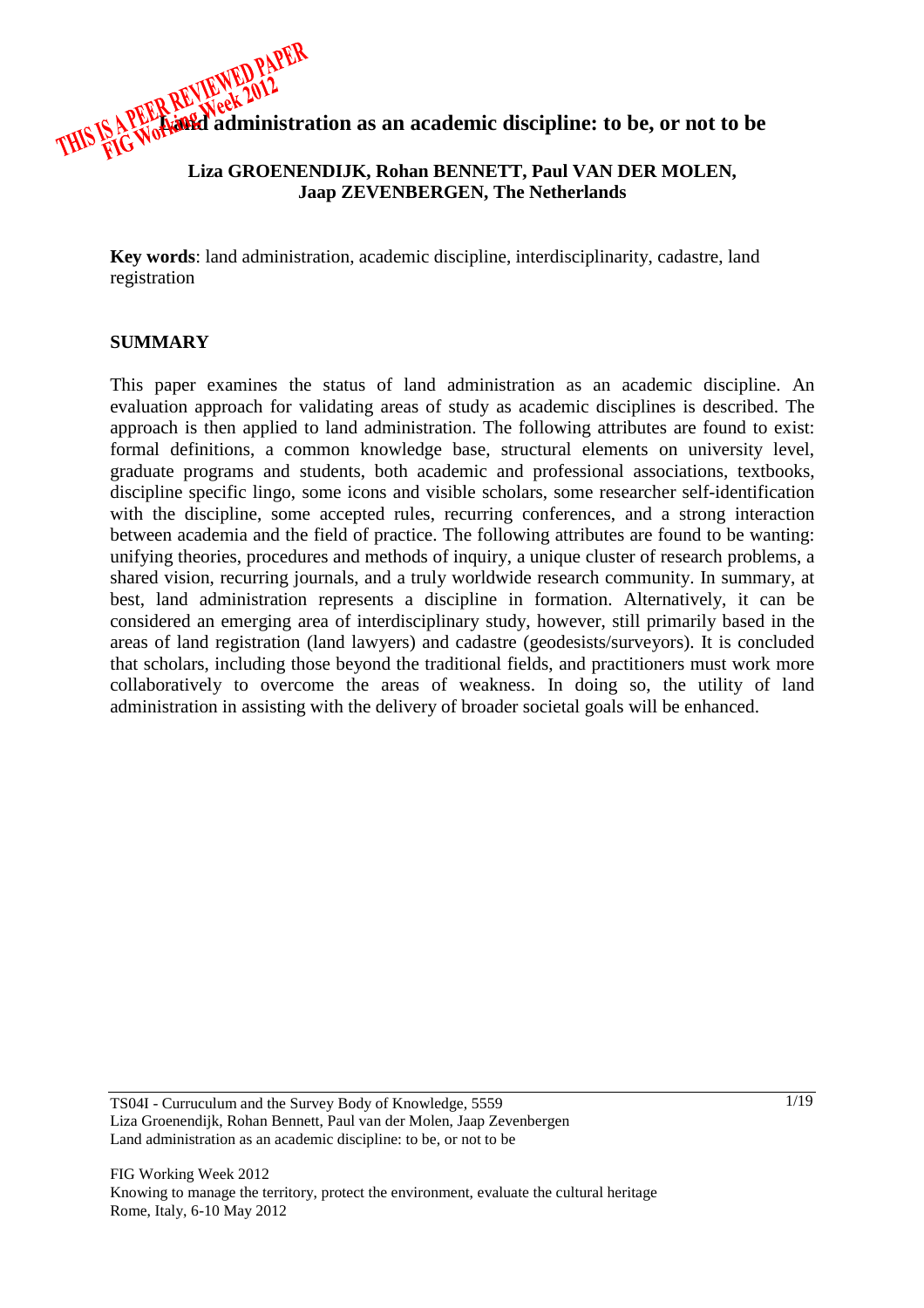# **Land administration as an academic discipline: to be, or not to be**

## **Liza GROENENDIJK, Rohan BENNETT, Paul VAN DER MOLEN, Jaap ZEVENBERGEN, The Netherlands**

## **1. INTRODUCTION**

The status of land administration as an academic discipline is unclear. Whilst Williamson et al. (2010) view land administration 'as a coherent, unique discipline', Zevenbergen (2009) argues that 'much more conceptual understanding and description of land administration will be needed'. This lack of consensus is not surprising: land administration is a relatively new term in education and research. According to Williamson et al. (2010) it was first mentioned by the United Nations Economic Commission for Europe (c.f. UNECE, 1996). In the subsequent 17 years much new land administration research and many new educational programs have emerged, however, recognition of the term in the formal academic environment is still lacking. This paper attempts to address the uncertainty. It aims to address the following question: what is the nature of land administration as an academic discipline?

A useful tool to answer the research question has been found in a framework applied by Scholl (2008) for the evaluation of the disciplinary nature of e-governance. This framework is used for both the description and analysis of land administration as an academic discipline. To provide the information for the framework, a general literature study has been carried out. Insight into scientific research production and research community was obtained by a bibliometric search.

## **2. THE NATURE OF ACADEMIC DISCIPLINES**

To answer the question posed in the introduction, the concept of a scientific discipline needs further explanation. According to Scholl (2008) 'disciplines are scholarly communities that define which problems should be studied, advance certain central concepts and organization theories, embrace certain methods of investigation, provide forums for sharing research and insights, and offer career paths for scholars. A discipline is a particular branch of learning or body of knowledge whose defining elements - i.e., phenomena, assumptions, epistemology, concepts, theories and methods - distinguish it from other knowledge formations'. In this text the term land administration domain is used to refer to the broad professional and intellectual 'landscape' of land administration, with its large body of facts (Repko, 2008) and phenomena.

Scholl (2008) in an attempt to qualify e-governance research as a legitimate discipline, used the following indicators and dimensions of what defines a discipline: 1) a formal definition of a discipline, 2) a common knowledge base, 3) a unique cluster of research problems, 4) unifying theories, 5) accepted procedures and methods of inquiries, and 6) a shared vision of the study domain's significance. Scholl (2008) further includes collateral indicators such as 7) structural elements on university level (departments, schools, colleges), 8) graduate programs and students, 9) a worldwide research community, 10) both academic and professional associations, 11) journals and recurring conferences, 12) researcher self-identification with

TS04I - Curruculum and the Survey Body of Knowledge, 5559 Liza Groenendijk, Rohan Bennett, Paul van der Molen, Jaap Zevenbergen Land administration as an academic discipline: to be, or not to be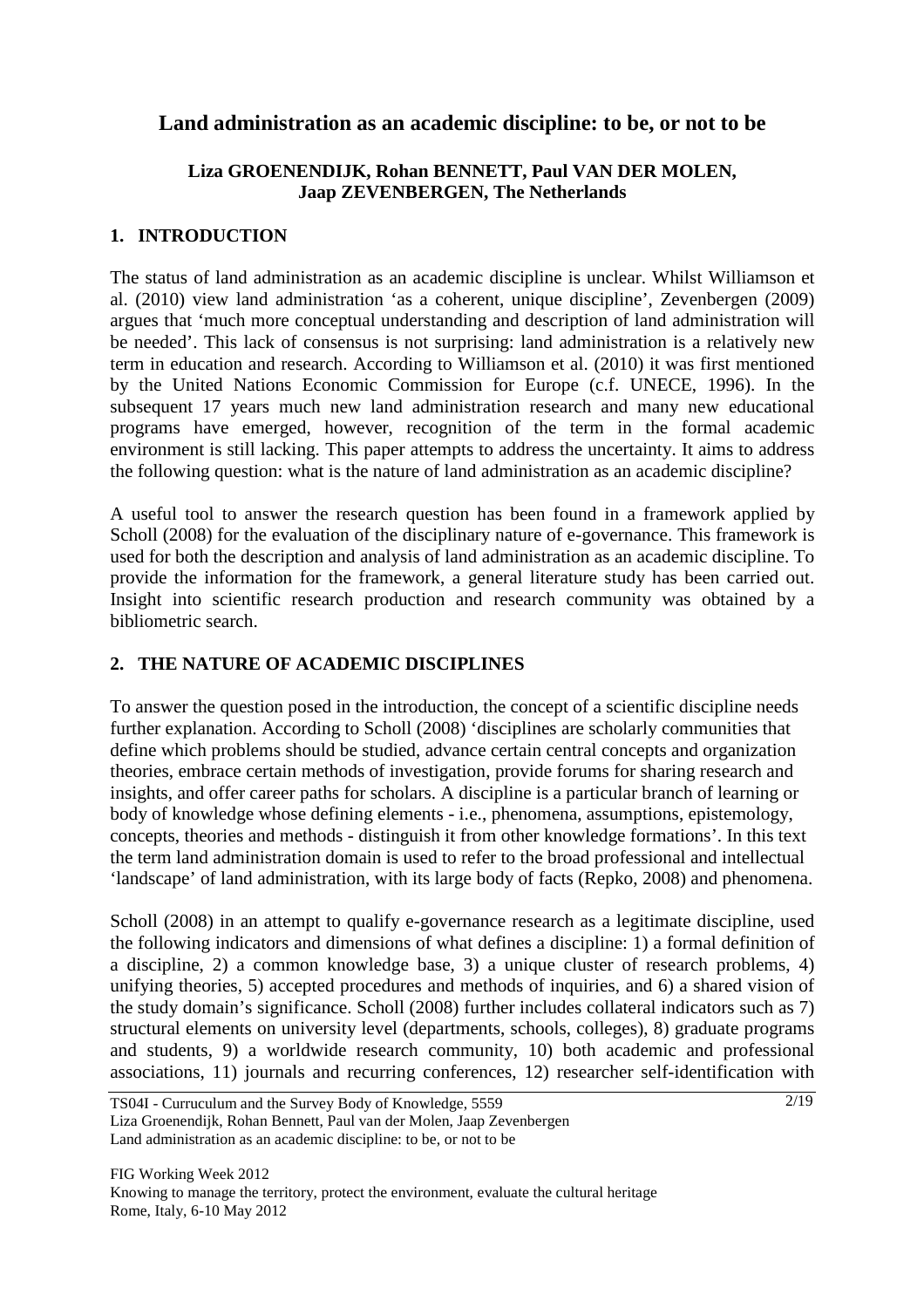the discipline, 13) icons, that is, leading and visible scholars, 14) textbooks, 15) expressed allegiance to the discipline via artifacts and accepted rules (of, for example promotion), 16) discipline specific terminology, and 17) strong interaction between the academic discipline and its field of practice. This set of indicators serves as a useful framework for assessing the disciplinary nature of land administration. As such, the paper is structured as per Table 1.

|           | Scholl's (2008) indicators                         | <b>Structure of paper</b>                      |
|-----------|----------------------------------------------------|------------------------------------------------|
|           | A formal definition                                | Land administration defined                    |
|           |                                                    | A formal definition of land administration     |
|           |                                                    | Related concepts                               |
| $\bullet$ | Common knowledge base                              | The knowledge base                             |
|           | Unifying theories                                  | From cadastral and land registration systems   |
|           | Shared vision of the domains significance          | Towards land administration                    |
|           |                                                    | Significance of the land administration domain |
| $\bullet$ | Both academic and professional associations        | The professional field                         |
| $\bullet$ | Terminology/discipline specific lingo              | The professionals<br>$\bullet$                 |
|           | Strong interaction between academic discipline     | Professional organizations                     |
|           | and the field of practice                          |                                                |
| $\bullet$ | A unique cluster of research problems              | The research community                         |
| $\bullet$ | Accepted procedures and methods of inquiries       | Leading scholars                               |
| $\bullet$ | A worldwide researcher community                   | <b>Institutes</b>                              |
| $\bullet$ | Journals and recurring conferences                 | <b>Themes</b>                                  |
| $\bullet$ | Icons (visible/leading scholars)                   | Methods<br>$\bullet$                           |
| $\bullet$ | Researcher self-identification with the discipline | Journals                                       |
| $\bullet$ | Expressed allegiance via artefacts; accepted rules |                                                |
| $\bullet$ | Structural elements on university level            | The university programs                        |
| $\bullet$ | Graduate programs and students                     | Overview of programs                           |
|           | Text books                                         | <b>Textbooks</b>                               |

### **Table 1. Indicators and structure of the paper**

# **3. LAND ADMINISTRATION DEFINED**

## **3.1 A formal definition of land administration**

An overview of common land administration definitions is provided in Table 2. For each definition the focus of interest and key aspects are included with the aim of placing the definitions in a broader context. The UNECE (1996) definition, with its reviewed version of 2005 (UNECE, 2005), is one of the most frequently used. Nevertheless, a series of other definitions appear in the literature.

Table 2 reveals changes over time in how land administration is defined: the narrow definition focusing on land information processes grows into a broader land management concept. Additionally, the goal moves from underpinning land markets towards supporting sustainable development and good governance.

|  |  |  |  | Table 2. Common definitions of land administration |
|--|--|--|--|----------------------------------------------------|
|--|--|--|--|----------------------------------------------------|

| $\pi$ <sup>0 <math>\pi</math> <math>\alpha</math> <math>\beta</math></sup> |  | $\sim$ |  | $\mathbf{D}$ 1 $\mathbf{C}$ $\mathbf{Y}$ |  | $\sim$ 1 1 $\sim$ $\sim$ $\sim$ $\sim$ |  |
|----------------------------------------------------------------------------|--|--------|--|------------------------------------------|--|----------------------------------------|--|

3/19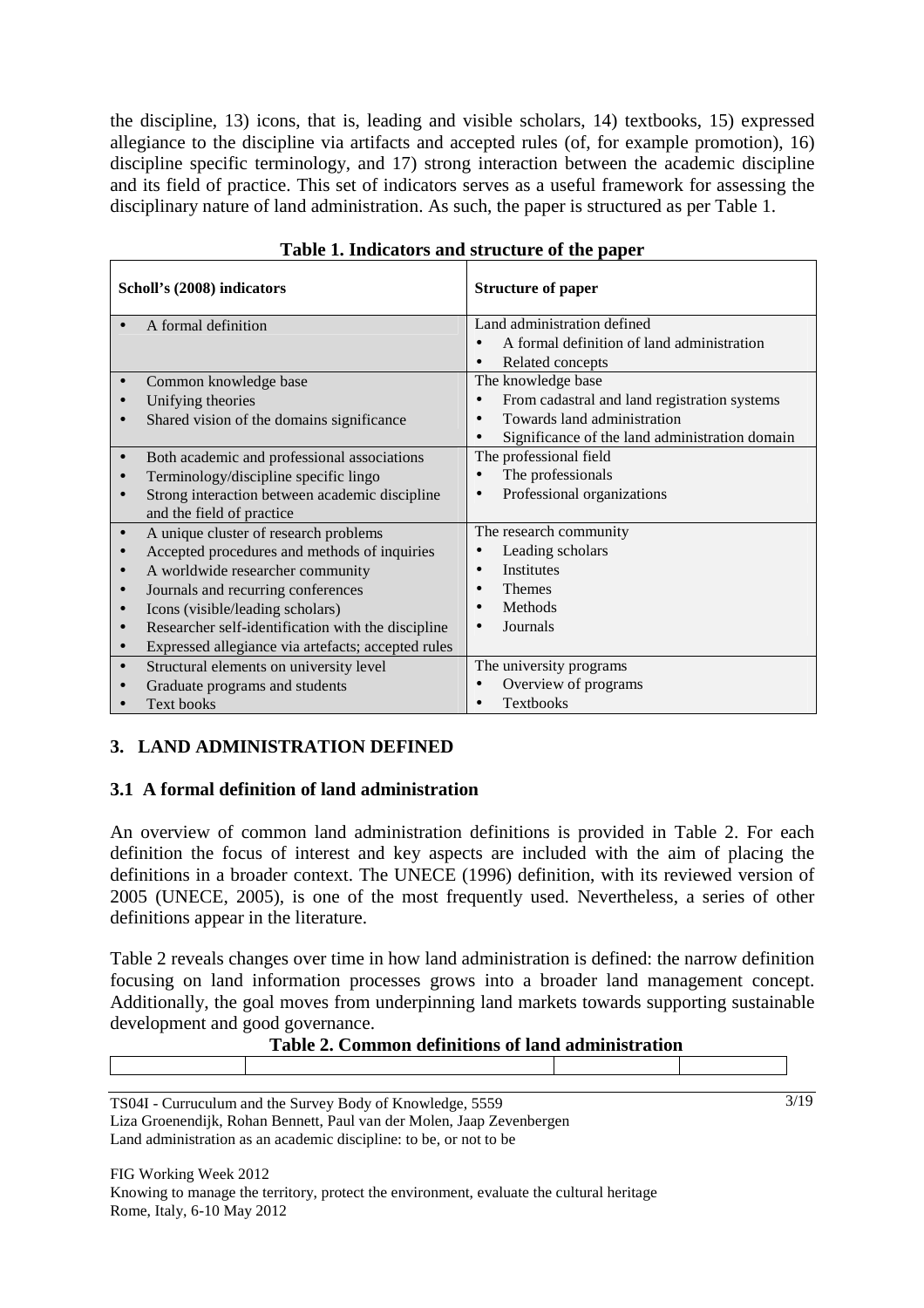| <b>Author</b>       | <b>Definition</b>                               | <b>Focus</b><br>of | <b>Key aspect</b> |
|---------------------|-------------------------------------------------|--------------------|-------------------|
|                     |                                                 | interest           |                   |
| <b>UNECE (1996)</b> | The process of recording and disseminating      | Land market        | Land              |
|                     | information about ownership, value, and use     | Market economy     | information       |
|                     | of land when implementing land management       | Eastern and        | systems           |
|                     | policies                                        | Central Europe     |                   |
| Dale $\&$           | Those public sector activities required to      | Land market        | Public            |
| McLaughlin(1999)    | support the alienation, development, use,       | Market economy     | administration    |
|                     | valuation, and transfer of land                 |                    |                   |
| FAO (2002)          | The set of systems and processes for making     | Land tenure        | Formal and        |
|                     | land tenure rules operational. It includes the  | security           | informal land     |
|                     | administration of land rights, land use         | Developing         | administration    |
|                     | regulations, and land valuation and taxation.   | countries          |                   |
|                     | Land administration may be carried out by       |                    |                   |
|                     | agencies of the formal state, or informally     |                    |                   |
|                     | through customary leaders.                      |                    |                   |
| <b>UNECE (2005)</b> | The process of determining, recording and       | Land market        | <b>Systems</b>    |
|                     | disseminating information about ownership,      | Market economy     | maintenance;      |
|                     | value, and use of land when implementing        | Good               | e-services        |
|                     | land management policies                        | governance         |                   |
| Williamson, et al., | The processes run by government using           | Sustainable        | Land              |
| (2010)              | public- or private-sector agencies related to   | development        | management        |
|                     | land tenure, land value, land use, and land     |                    |                   |
|                     | development                                     |                    |                   |
| Williamson, et al., | The study of how people organize land. It       | People-to-land     | Land              |
| (2010)              | includes the way people think about land, the   | relationship:      | management        |
|                     | institutions and agencies people build, and the | Land tenure        |                   |
|                     | processes these institutions and agencies       |                    |                   |
|                     | manage.                                         |                    |                   |

The analysis gives the impression that a 'mature' definition of land administration, accepted by the professional and scientific community, has not yet arrived. It is therefore worthwhile to have a closer look at the development of the land administration knowledge base.

## **3.2 Related concepts**

Before considering the knowledge base, it is worth noting that in the land administration literature a range of related, similar and overlapping concepts are evident. Examples include: land information systems, cadastral systems, land registration systems, land administration systems, land administration functions, land management information systems, land information infrastructure and land information management. This list further includes concepts such as geospatial data infrastructure (GDI), spatial data infrastructure (SDI), with national (NSDI) and global (GSDI) versions. It is suggested this aspect of the land administration domain relates to the origins from which it emerged: cadastre and land registration (or registry). These are, according to Zevenbergen (2002), very confusing terms 'for which no universal definitions exist'. Although according to Çağdaş & Stubkjær (2009) land administration as a discipline has been promoted to overcome this situation, however, it is suggested that the boundary of the discipline remained uncertain.

## **4. THE KNOWLEDGE BASE**

TS04I - Curruculum and the Survey Body of Knowledge, 5559 Liza Groenendijk, Rohan Bennett, Paul van der Molen, Jaap Zevenbergen Land administration as an academic discipline: to be, or not to be

4/19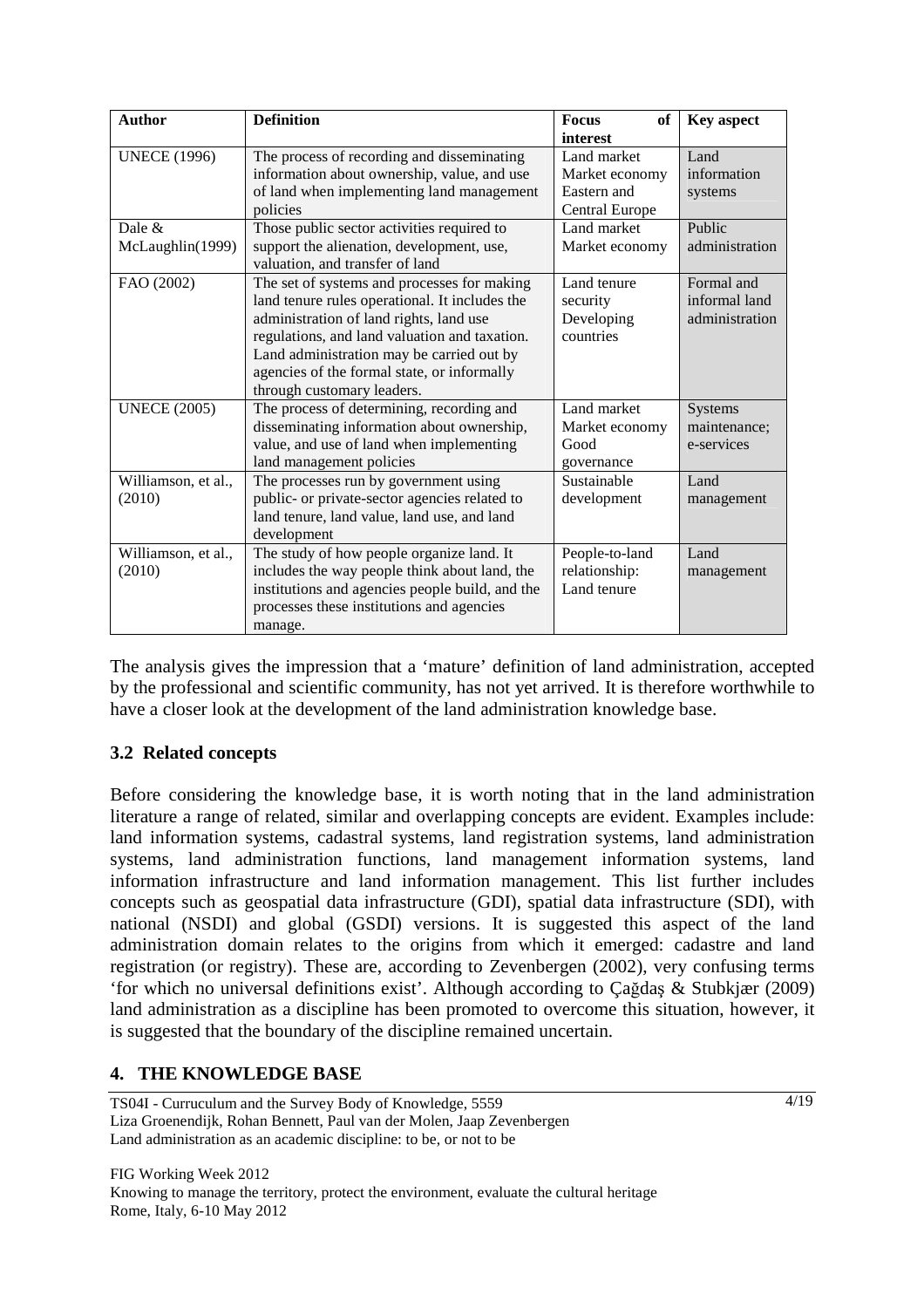### **4.1 From cadastral and land registration systems**

Cadastre and land registration systems are at the heart of land administration and shaped its development. Both systems deal with large-scale documentation of land units in maps and records (Larsson, 1991). Historically, land records have been established to serve two main purposes. First, as 'fiscal' records, primarily for the public sector, they have served as the basis for the full and accurate taxation of land. Second, as 'legal' records, primarily for the private sector, they have served as registers of ownership and other land rights (Larsson, 1991). Publicity of land information was an important function of the early cadaster and land registration systems (Larsson, 1991). Cadastres and land registration systems have developed differently in different countries and regions (Williamson et al., 2010). Historical developments determined the way land documentation was organized in a cadastre or a land registry or a combination of these systems (Larsson, 1991; Zevenbergen, 2002)*.* The different applications of the cadastre, are also referred to as the fiscal, juridical (or legal) and multipurpose cadastre (Zevenbergen, 2002). The multipurpose cadastre was formalized in the 1970s and aims to bring together the different functions of land administration and serve multiple users (FIG, 1995).

While the cadastre is a kind of land information system, land registration is the process of recording interests in land. Land registration puts in principle the accent on the relation subject-right, whereas cadastre puts the accent on the relation right-object. In other words: the land registration answers the questions as to who and how, the cadastre answers the questions as to where how much (Kaufmann & Steudler, 1998). Both concepts are closely linked, and, as it seems, one cannot do without the other. Land registration and cadastre usually complement each other, they operate as interactive systems (Kaufmann & Steudler, 1998). Nevertheless, cadastre and land registration functions are often performed by two or more different agencies (Williamson et al., 2010; Zevenbergen, 2009).

Other core components traditionally related to the cadastre and land registration include *surveying* (Dale & McLaughlin, 1999; Williamson et al., 2010), *laws and regulations* (c.f. UNECE, 1996; Zevenbergen, 2002) and *valuation and taxation* (c.f. Dale & McLaughlin, 1988).

## **4.2 Towards land administration**

In the 1990s the twin concept of 'cadastre and land registry' evolved into 'land administration'. Several developments contributed to this change and paved the way for the new discipline of land administration. These included the issues of *land information silos* (Dale & McLaughlin, 1999; Larsson, 1991; Williamson et al., 2010; Zevenbergen, 2002; Zevenbergen, 2009), *new integrated systems* (Dale & McLaughlin, 1999; UNECE, 1996; Williamson et al., 2010; Zevenbergen, 2002), *holistic and systems approaches* (Dale & McLaughlin, 1999; Zevenbergen, 2002; Zevenbergen, 2009), *information and spatial technology* (Dale & McLaughlin, 1999; Enemark, 2002; FIG, 1995; Kaufmann & Steudler, 1998; Zevenbergen, 2002), *the land management paradigm* (Bennett et al., 2008a, 2008b;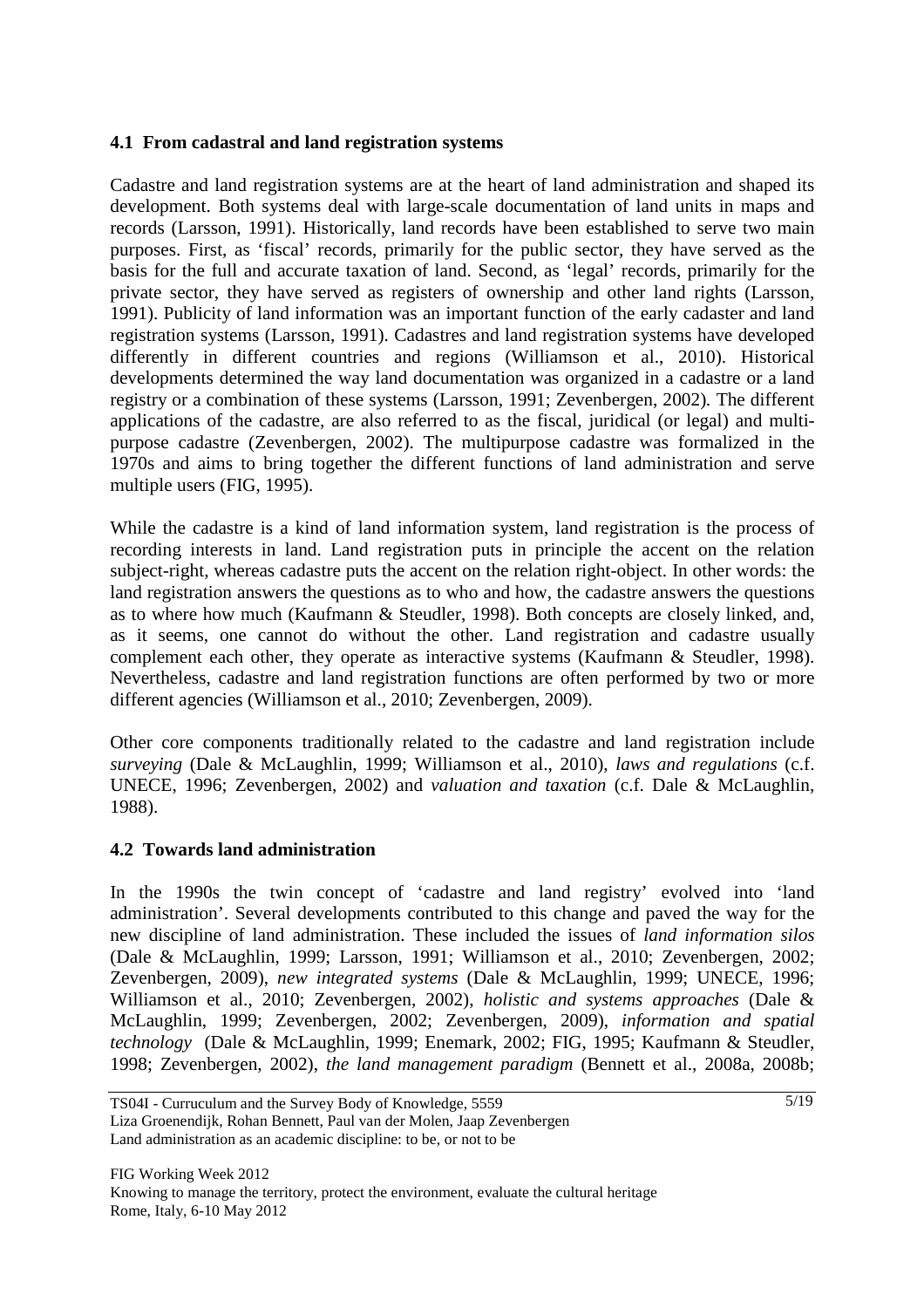Deininger, et al., 2010; FIG, 1999; Fourie, et al., 2002; UNECE, 2005; Williamson, et al., 2010), *the RRR's* (Bennett et al., 2008a; Bennett et al., 2008b), *access to land and security of tenure* (De Soto, 1990, 2003: Enemark & Williamson, 2004; Fourie et al., 2002; van der Molen, 2001), (De Soto, 1990, 2003) *SDI and spatially enabled society* (Williamson, et al., 2010, 2011) and *3D Cadastre* (Stoter, 2004; Stoter et al., 2011).

From the synthesis above, it can be seen that land administration theories tended to develop from two different streams: a) the information management stream with land information systems, SDI, NSDI and GSDI and supporting e-governance; and b) the land management direction driven by the imperative of sustainable development including resource management and land use planning and development. Within these two streams a particular branch of land administration refers to the formalization of informal land tenure to provide economic growth in Asian, Latin American and African countries.

Land administration emerged from, and is still strongly based on, the cadastre and land registration and related disciplines. The emergent properties of the new discipline land administration, however, are not commonly agreed upon and indicate in different directions with different disciplines involved. In other words, land administration is characterised by multiple perspectives and is based on multiple disciplines.

## **4.3 Significance of the land administration domain**

The societal aims of land administration change over time as mentioned by Van der Molen (2001, 2010). Contemporary concerns relate to climate change and disaster management (van der Molen, 2010) and land grabbing (Cotula et al., 2011). Table 3 indicates the societal aims of land administration; the table further summarizes different aspects and/or approaches to contribute to the mentioned societal aims.

| <b>Societal aims</b>        | <b>Aspects and references</b>                                                                                                    |
|-----------------------------|----------------------------------------------------------------------------------------------------------------------------------|
| <b>Economic development</b> | The regularization of the land market (UNECE, 1996; Dale and<br>٠<br>McLaughlin, 1988)                                           |
|                             | Access to the land market and economic development (De Soto, 1990,<br>٠<br>2003)                                                 |
|                             | Access to land and security to credit (Dale & McLaughlin, 1999)<br>٠                                                             |
|                             | Formalizing property rights (Dale & McLaughlin, 1999)<br>٠                                                                       |
|                             | Land taxation and land valuation (original 'pre'-land administration, major<br>$\bullet$                                         |
|                             | field with large literature database)                                                                                            |
| <b>Food security</b>        | Food security (Dekker, 2001), FAO Land Tenure Studies<br>$\bullet$                                                               |
|                             | Land grabbing and implications for local food security and the environment<br>٠<br>(Cotula et al., 2011)                         |
|                             | Large scale international land transactions for food and biofuel production<br>$\bullet$<br>(Cotula et al., 2011; Zoomers, 2010) |
| Good governance             | Transparency (van der Molen & Tuladhar, 2007)<br>٠                                                                               |
|                             | Dispute resolution (Zevenbergen, 2009)<br>٠                                                                                      |
|                             |                                                                                                                                  |
|                             | Land governance (Enemark et al., 2010; Deininger et al., 2011)<br>٠                                                              |
|                             | 6/19<br>TS04I - Curruculum and the Survey Body of Knowledge, 5559                                                                |

| Table 3. The societal aims of land administration |  |  |  |  |
|---------------------------------------------------|--|--|--|--|
|---------------------------------------------------|--|--|--|--|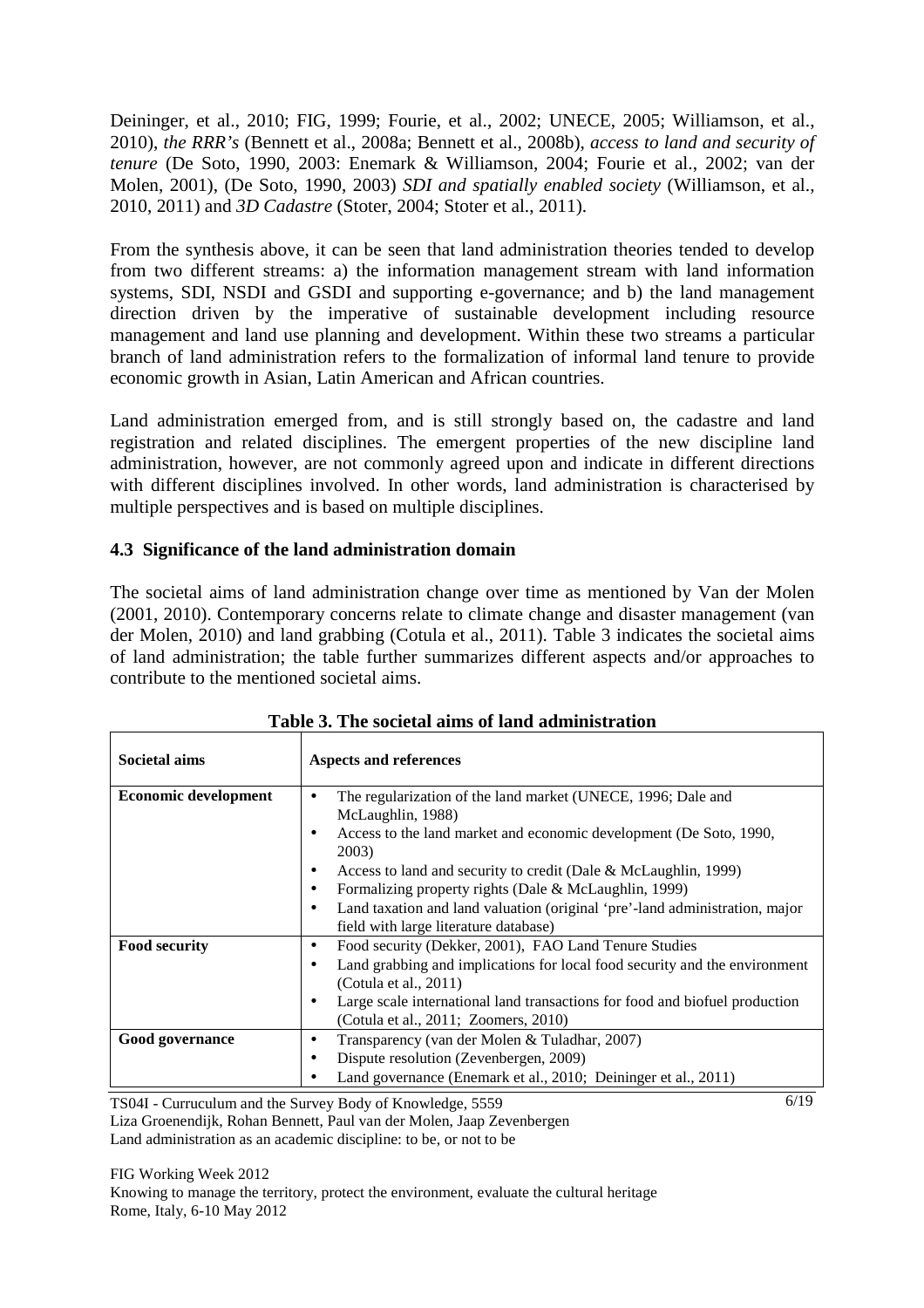| <b>Land information</b>        | Integrated services (Dale & McLaughlin, 1999)<br>$\bullet$                                                          |
|--------------------------------|---------------------------------------------------------------------------------------------------------------------|
| services                       | Deliver services to citizens and businesses (Dale & McLaughlin, 1999)<br>$\bullet$                                  |
|                                | Land information systems (Dale & McLaughlin, 1988; Tuladhar et al.,<br>$\bullet$                                    |
|                                | 2004)                                                                                                               |
|                                | Systems approach in land registration (Zevenbergen, 2002)<br>$\bullet$                                              |
|                                | Establishment Spatial Data Infrastructures (van der Molen, 2001; van der<br>$\bullet$                               |
|                                | Molen, 2007)                                                                                                        |
|                                | Spatially enabled society (Rajabifard et al., 2010; Williamson et al., 2003;                                        |
|                                | Williamson et al., 2011)                                                                                            |
|                                | E-Governance (van der Molen, 2007)<br>$\bullet$                                                                     |
| Land tenure security           | Recognizing customary tenure (Zevenbergen, 2009)<br>$\bullet$                                                       |
|                                | Formalizing customary land rights (De Soto, 1990, 2003)<br>$\bullet$                                                |
|                                | Governing the commons (Ostrom, 2008)<br>$\bullet$                                                                   |
|                                | FAO Land Tenure Studies<br>$\bullet$                                                                                |
| Land use planning              | Decision-making about use of land and its resources, and<br>$\bullet$                                               |
|                                | Management of land and its resources (Dale & McLaughlin, 1999;<br>$\bullet$                                         |
|                                | Enemark, 2006; Enemark et al., 2005)                                                                                |
|                                | Environmental control (Dale & McLaughlin, 1999)<br>$\bullet$                                                        |
|                                | Responding to rapid urbanization (Dale & McLaughlin, 1999; van der<br>$\bullet$                                     |
|                                | Molen, P., 2001); UN Habitat studies)                                                                               |
| Social justice and equity      | Pro-poor approaches land registration (Augustinus et al., 2006; Deininger,<br>$\bullet$<br>2003; Zevenbergen, 2011) |
|                                | Access to the land market by the poor and economic development (De Soto,<br>$\bullet$<br>1990, 2003)                |
|                                | Social Tenure Domain Model (Augustinus, et al., 2006; Deininger, 2003;<br>$\bullet$                                 |
|                                | Lemmen et al., 2009)                                                                                                |
|                                | Innovative land administration (Deininger et al., 2010)<br>$\bullet$                                                |
|                                | Secure tenure for women (GLTN, 2009), UN Habitat/GLTN publications<br>$\bullet$                                     |
|                                | Millennium Development Goals (Enemark, 2010; Enemark et al., 2010)<br>$\bullet$                                     |
|                                | Formalizing property rights in informal settlements (Dale & McLaughlin,<br>$\bullet$                                |
|                                | 1999)                                                                                                               |
|                                | Housing provision (Agunbiade et al., 2011)<br>$\bullet$                                                             |
|                                | Land grabbing and its effects on poor people's livelihoods (Zoomers, 2010)<br>$\bullet$                             |
| <b>Sustainable development</b> | Bathurst declaration (FIG, 1999) and Land administration for sustainable<br>$\bullet$                               |
|                                | development (Dale and McLaughlin, 1999; Williamson et al, 2010)                                                     |
|                                | Legislative and regulative framework supporting sustainable development<br>$\bullet$                                |
|                                | (Bennett et al., 2008b)                                                                                             |
|                                | Responding to global warming and climate change (Enemark, 2010);<br>$\bullet$                                       |
|                                | (Mitchell et al., 2011); (van der Molen, 2010)                                                                      |
|                                | Preparedness and responding to natural disasters (Enemark, 2010; Mitchell<br>$\bullet$<br>& Zevenbergen, 2011)      |

The table is not intended to be complete, nor are the categories defined the only possible; however, it demonstrates the diversity of interests and concerns, and sometimes conflicting goals and objectives of land administration. A phenomenon already described by Dale and McLaughlin in 1999. It is suggested that it therefore remains unclear that there is a shared vision of the land administration domain's significance.

## **5. THE PROFESSIONAL FIELD**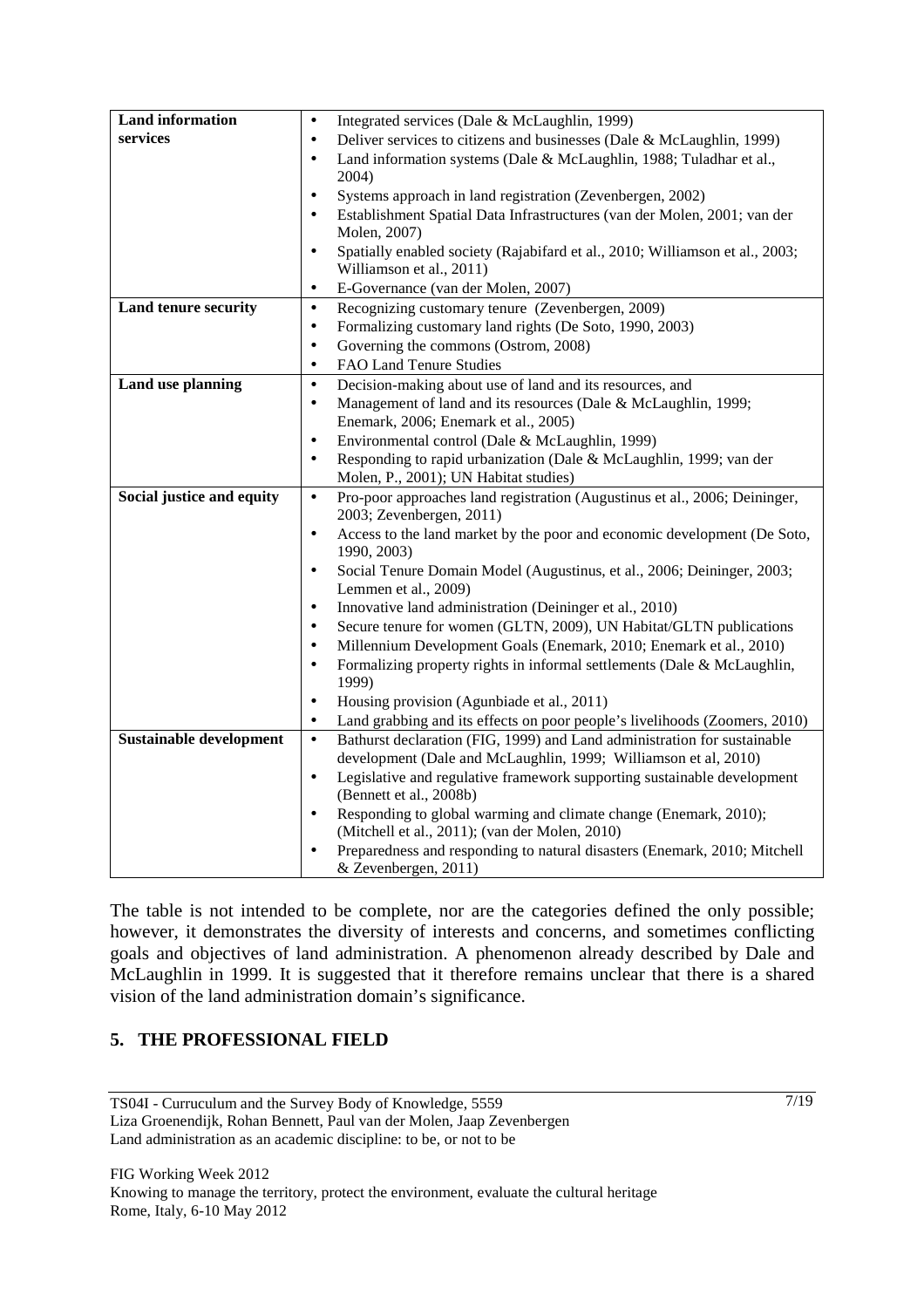## **5.1 The professionals**

The functions of land administration are traditionally organized around agencies responsible for surveying and mapping, land registration, and land valuation (Dale & McLaughlin, 1999; Zevenbergen, 2002). Each of these agencies collects data and makes them available to the public. Professionals involved include (geodetic) surveyors, engineers, lawyers and valuers, solicitors and notaries. Under the broader umbrella of the land management paradigm, including the land use and land development functions, economists, planners, and developers are also considered land administration professionals (Williamson et al, 2010).

A worldwide comparison of cadastral systems (Rajabifard et al., 2007) provides an overview of cadastral systems in thirty-four countries. Only two groups of professionals within the cadastral system (and thus land administration systems) are recognized: surveyors and lawyers (or solicitors). Other professionals such as planners and valuers are not considered in the study. This represents a limitation for this particular study; however, Rajabifard et al (2007) study represents the best data set currently available. At any rate, the ration of number of surveyors and lawyers show a large variation depending on the countries of study. Although the number of surveyors and lawyers vary according to the different cadastral systems applied in the different countries of study, in total there are as much professional land surveyors as lawyers involved in cadastral work: on average 52 fulltime equivalent surveyors per 1 million population, and 53 fulltime equivalent lawyers per 1 million population. The study shows that surveyors and lawyers on average play an equal professional role in cadastral systems, and thus land administration systems. However, the study is only concerned about surveyors, while about the lawyers no further reference is made.

In some studies reference is made of 'land administrators' (Fourie, 1998; Fourie et al., 2002; UNECE, 1996). However, a clear definition of the term is not provided. Is it one of the professionals mentioned earlier (a surveyor, a lawyer, a valuer, a planner, a public administrator)? Is it a unique and new profession? Or are we dealing with 'land professionals', a concept introduced by Enemark & Williamson (2004) in an attempt to respond to the changing nature of surveying 'from measurement to management'?.

# **5.2 Professional organizations**

A major professional organization involved in the discussion on the development and theories in land administration is the International Federation of Surveyors (FIG). FIG can be considered the main platform where land administration has been shaped as a discipline. In numerous seminars, workshops, working weeks, and international conferences a large number are recorded and made available by the International Office of Cadastre and Land Records (OICRF), an organ of FIG.

Next to the vast amount of FIG publications, other professional journals contribute to the land administration discourse such as GIM International, GeoInformatics and Geo-Info. However, policy documents and conference papers delivering guidelines, proposed frameworks and declarations, dominate land administration literature. Peer-reviewed articles, dedicated

TS04I - Curruculum and the Survey Body of Knowledge, 5559 Liza Groenendijk, Rohan Bennett, Paul van der Molen, Jaap Zevenbergen Land administration as an academic discipline: to be, or not to be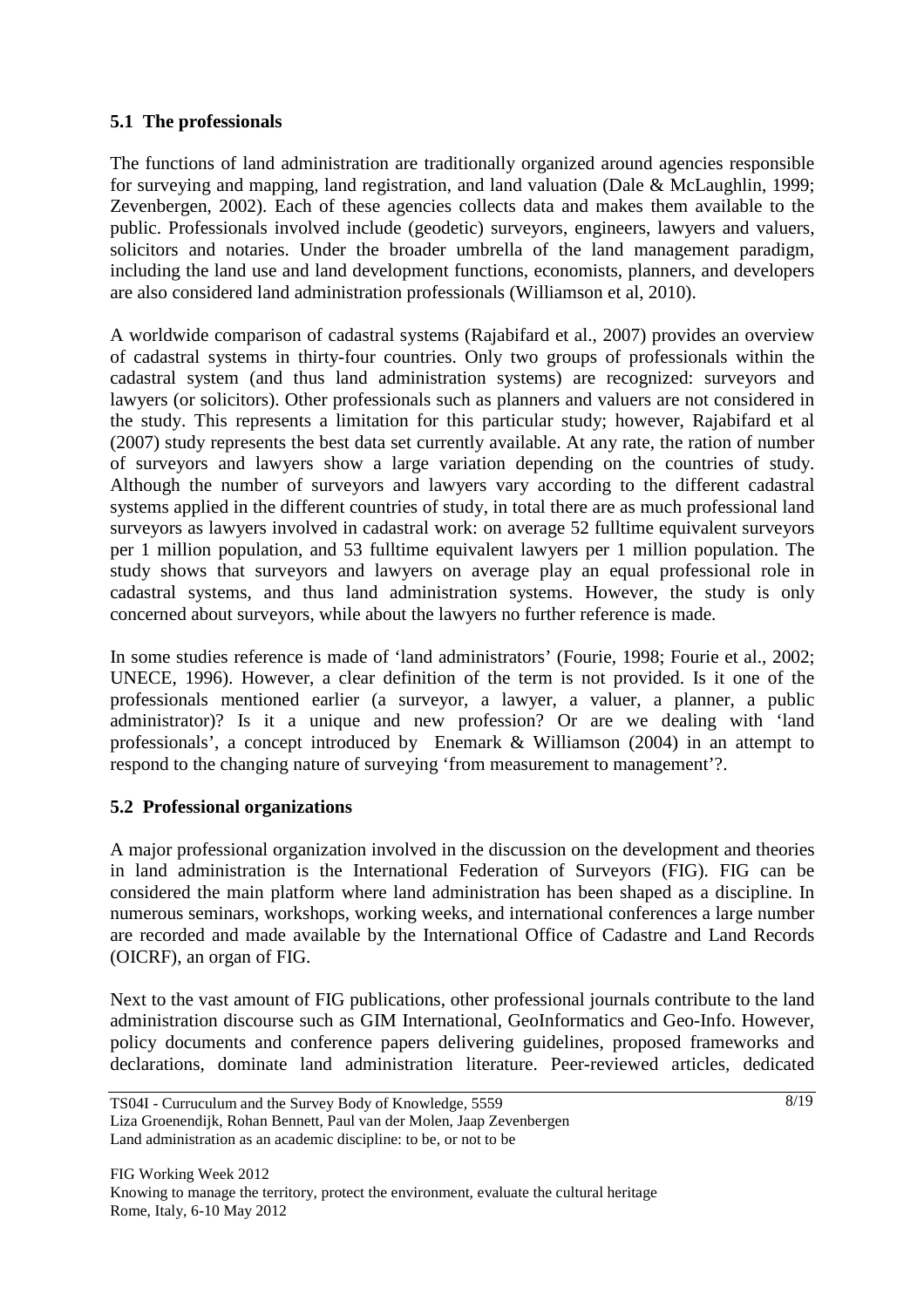journals, and books on land administration are more limited.

International organizations such as EU, FAO, UNECE, UNECA, UN Habitat and the World Bank are operating in the land administration domain and have major influence on regional and global policies and programs. Their publications have a large impact on the development of the land administration professional domain.

## **6. THE RESEARCH COMMUNITY**

To assess the research community, in line with Scholl's (2008) indicators, a bibliometric search was carried out to obtain an insight into recognized scientific publications (ISI) in land administration. The Web of Science database was selected for the search as it provides access to the most prestigious, high impact research journals in the world. This database was therefore considered most appropriate for an analysis of the global land administration research community. The Web of Science search was limited to 'land administration' in the 'topic'. This search key limits the scope of the research to the English literature. This represents a limitation to the study, however, it should be noted that the English language currently represents the dominant language in scientific and educations domains. The records are further analysed for main authors, institutions, journals and topic categories.

### **6.1 Leading scholars**

The search on Web of Science (02.10.2011) resulted in 121 ISI publications with 'land administration' in the topic. Analysis of the records in terms of authorship is provided in (Table 4). Based on this study, in the domain of land administration, the leading scholars are: Williamson, Van der Molen, Wallace, Enemark and Rajabifard. The first author outnumbers (by far) the academic output in land administration, nearly three times more than the closest authors.

An analysis of the background of the authors revealed that most of researchers are (licensed) land surveyors. However, one of the main authors is a lawyer by background. It needs to be stressed that due to the different ways land administration is being defined and approached it is difficult to indicate leading scholars. Further analysis and research in this area is needed.

|                   | <b>Record</b> |            |                                                     |
|-------------------|---------------|------------|-----------------------------------------------------|
| <b>Authors</b>    | count         | $%$ of 121 | <b>University</b>                                   |
| Williamson, I.P.  | 14            | 11.6       | Centre for Spatial Data Infrastructures and Land    |
|                   |               |            | Administration, Department of Geomatics, University |
|                   |               |            | of Melbourne, Australia                             |
| Van der Molen, P. |               | 4.1        | Faculty of Geo Information Science and Earth        |
|                   |               |            | Observation (ITC), University of Twente, Enschede,  |
|                   |               |            | The Netherlands                                     |
| Wallace, J.       |               | 4.1        | Centre for Spatial Data Infrastructures and Land    |
|                   |               |            | Administration, Department of Geomatics, University |
|                   |               |            | of Melbourne, Australia                             |

9/19

|  |  |  | Table 4. Leading ISI authors in land administration |
|--|--|--|-----------------------------------------------------|
|  |  |  |                                                     |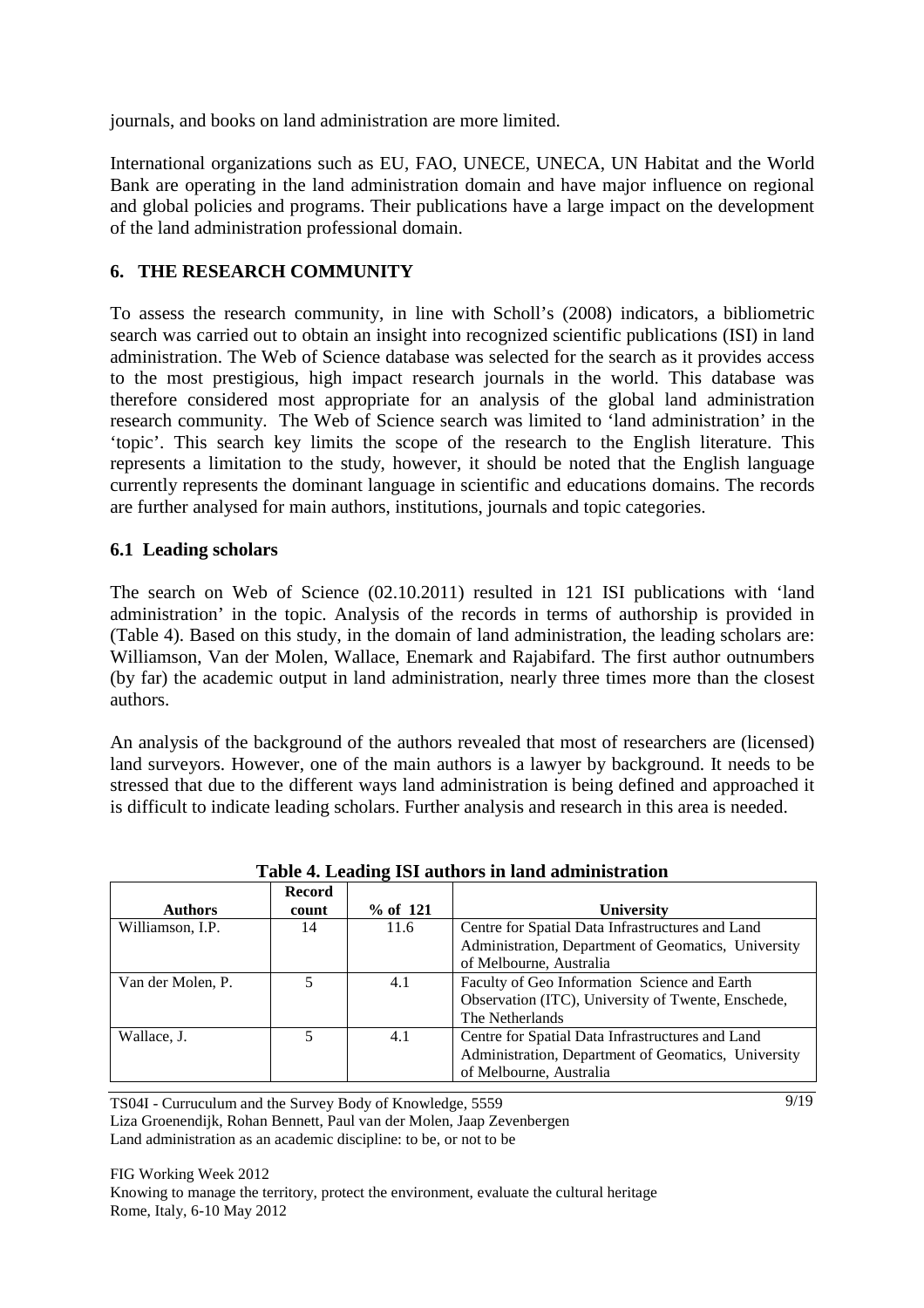| Enemark, S.      | 4 | 3.3 | Department of Development & Planning, University      |
|------------------|---|-----|-------------------------------------------------------|
|                  |   |     | of Aalborg, Aalborg, Denmark                          |
| Rajabifard, A.   | 4 | 3.3 | Centre for Spatial Data Infrastructures and Land      |
|                  |   |     | Administration, Department of Geomatics, the          |
|                  |   |     | University of Melbourne, Australia                    |
| Bennett, R.      | 3 | 2.5 | Centre for Spatial Data Infrastructures and Land      |
|                  |   |     | Administration, Department of Geomatics, University   |
|                  |   |     | of Melbourne, Australia                               |
| Inan, I.H.       | 3 | 2.5 | Faculty of Engineering, Department of Geomatic        |
|                  |   |     | Engineering, Karadeniz Technical University,          |
|                  |   |     | Trabzon, Turkey                                       |
| Steudler, D.     |   |     |                                                       |
|                  | 3 | 2.5 | Centre for International Cooperation, Swiss Federal   |
|                  |   |     | Directorate of Cadastral Surveying, Federal Office of |
|                  |   |     | Topography, Switzerland                               |
| Van Oosterom, P. | 3 | 2.5 | Delft University of Technology, OTB Res Inst Housing  |

### **6.2 Institutes**

The results of the same study categorized by institution are provided in Table 5. A minimum record count of '3' was imposed.

| <b>University</b>                               | <b>Record Count</b> | $%$ of 121 |
|-------------------------------------------------|---------------------|------------|
| University of Melbourne, Australia              | 15                  | 12.4       |
| University of Twente, ITC, The Netherlands      | 9                   | 7.4        |
| University of Aalborg, Denmark                  | 5                   | 4.1        |
| Delft University of Technology, The Netherlands | 4                   | 3.3        |
| Wuhan University, Wuhan, China                  | 4                   | 3.3        |
| Karadeniz Technical University, Trabzon, Turkey | 3                   | 2.5        |
| Wageningen, University, The Netherlands         | 3                   | 2.5        |

**Table 5. Main institutions publishing on land administration in ISI Journals** 

Again, a small number of entities appear to dominate; however, the gap between the top rank and those that follow is smaller. At any rate, the number of institutions with more than three articles can be considered comparatively small when compared against more established disciplines.

## **6.3 Themes**

As discussed earlier, land administration is dominated by cadastre and land registration: two domains of quite different disciplinary natures. However, over the years other disciplines entered and gained in importance within the domain: attending to the broader societal requirements has demanded it. These disciplines have included (land) economics, (geo-)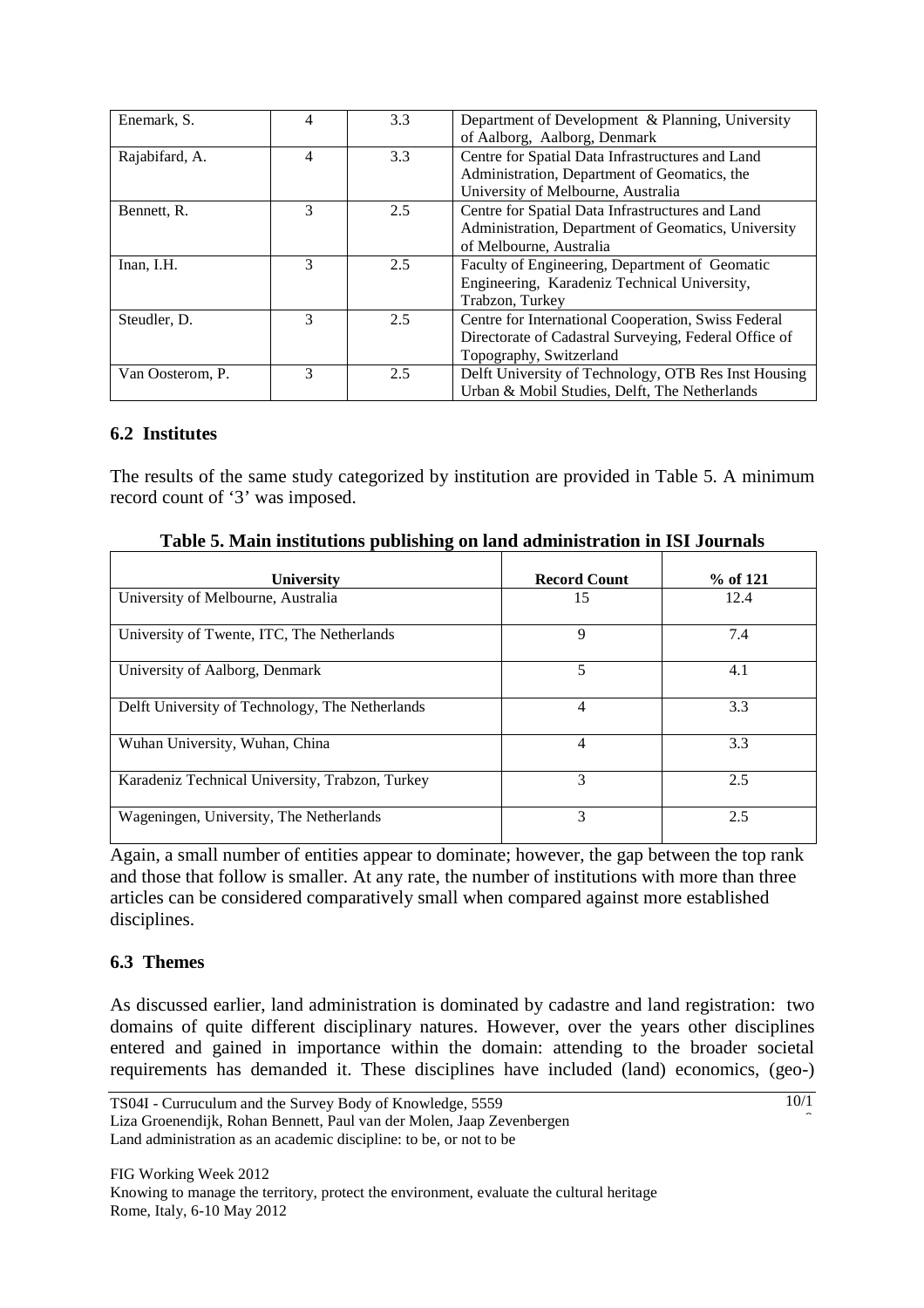information science, public administration and management (Zevenbergen, 2009). Çağdaş & Stubkjær (2009) grouped the research themes according to branches of science (Table 6).

| <b>Scientific branch</b>       | <b>Discipline</b>                                   |
|--------------------------------|-----------------------------------------------------|
| Natural Science                | Geodesy, Physical Geography                         |
| Social and behavioral sciences | Economics, Law, Politics, Management and Sociology, |
| Formal sciences                | Information sciences, Systems Sciences              |

## **Table 6. Cagdas and Stubkjaer's thematic groupings**

Among these research efforts doctoral studies constitute a substantial part. Examining the themes of doctoral dissertations (published in the period 1999 – 2006) they distinguish two broad categories of themes: social and behavioral sciences aspects (11 dissertations) and information sciences aspects (5 dissertations). The analysis by Çağdaş & Stubkjær (2009) showed that, although the themes differed, all dissertations addressed: 1) rights in land, and 2) the official recording of these rights through national information systems.

A major group of the reviewed dissertations by Çağdaş & Stubkjær (2009) regards land tenure and accompanying land administration initiatives with the aim of providing economic growth by creating formal land markets. Another cluster regards the recording of property rights and land tenure information by land administration systems; and a third group regards land administration systems for sustainable development and evaluation of land administration systems. These different groups tend to express the same directions in land administration as found in paragraph 4.2.

The dissertations examined by Çağdaş & Stubkjær (2009) were further characterized by the factors which were analyzed in the research: geography; institutional factors (history, cultural framework, legal framework including formal and informal law, social relationships within society); stakeholders (land registry, cadastre and other governmental organizations, parliaments, courts, private practitioners/professional, academics, households, parcel owners, NGO's, interest groups, and donor agencies); procedures (i.e., adjudication, transfer, subdivision) and technology (i.e., surveying and mapping devices, information systems).

Analysis of the Web of Science records resulted in the following top five 'categories': environmental studies (44), remote sensing (16), planning development (14), geography (13) and geosciences multidisciplinary (13). In the category 'law' three records are found. Summarizing, the analysis of the research themes, disciplines involved and factors examined reveals the broad scope of the land administration research area and the traditional disciplines, sub-disciplines and inter-disciplines involved.

# **6.4 Methods**

Again, the work of Çağdaş & Stubkjær (2009) is applicable here. They analysed the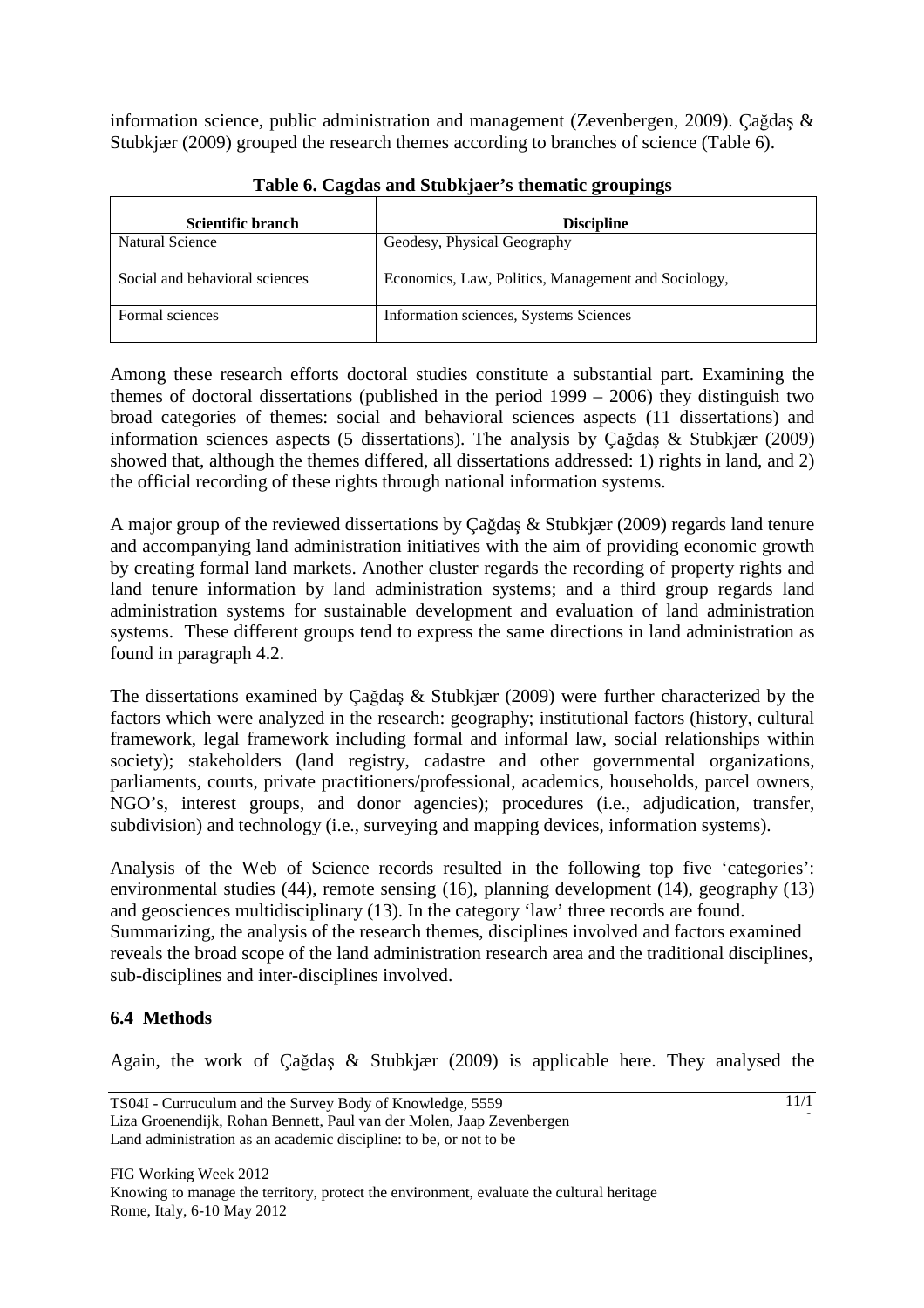methodological aspect of ten doctoral dissertations in cadastral development, all addressing social and behavioural sciences aspects, as an empirical base to examine the research methodology applied. Their review showed that all dissertations, except one, preferred qualitative research, and all applied case study methods. A classification of the theories applied in the ten dissertations show that some draw on other scientific communities: 'property and land tenure theories', 'urban economics theory' and 'planning theory'. One researcher draws on 'land administration' theory', however this theory was not explicitly introduced. The other dissertations are not based on typical disciplinary theories, but apply theories to develop a taxonomy or classification like 'evaluation approach', 'Profit+ Resource Model' and 'system theory' (Çağdaş & Stubkjær, 2009).

The analysis by Çağdaş & Stubkjær (2009) demonstrated a notable amount of commonality among the doctoral research projects in terms of methodology. They further noted that social and behavioural science methods are applied in research that is predominantly performed at a faculty of geodetic surveyors. This dominance by one particular faculty in land administration research has also been highlighted by the Web of Science search (Table 4 and 5). Çağdaş & Stubkjær (2009) therefore state 'in an epoch favouring multi-disciplinary research, this may be considered trivial'. At any rate, it appears that the professional domain of land administration has developed faster than the scientific domain. The academic 'silos' might be more difficult to integrate than the professional land administration agencies.

According to Çağdaş & Stubkjær (2009) a coherent and universal core cadastral theory and related research methodology have not been developed so far. There is a lack of shared set of concepts and terminology, and research methodology.

## **6.5 Journals**

The Web of Science analysis was again applied here. In terms of scientific publications, the main journals for land administration output were found to be: Land use policy (30), Survey Review (11) and Computer Environment and Urban Systems (7) (Table 7). It should be noted that there is currently no dedicated academic journal for land administration.

| Journal                                          | <b>Records</b> | % (of 97) |
|--------------------------------------------------|----------------|-----------|
| Land use policy                                  | 30             |           |
| Survey review                                    |                |           |
| Computers environment and urban systems          |                |           |
| <b>International Development Planning Review</b> |                |           |

|  |  |  |  | Table 7. Popular ISI journals for land administration output |  |
|--|--|--|--|--------------------------------------------------------------|--|
|--|--|--|--|--------------------------------------------------------------|--|

# **7. THE UNIVERSITY PROGRAMS**

## **7.1 Overview of programs**

The following institutions offer programs in the domain of land administration (van der Molen et al., 2006): BSc and MSc programs are offered by e.g. University of New South

TS04I - Curruculum and the Survey Body of Knowledge, 5559 Liza Groenendijk, Rohan Bennett, Paul van der Molen, Jaap Zevenbergen Land administration as an academic discipline: to be, or not to be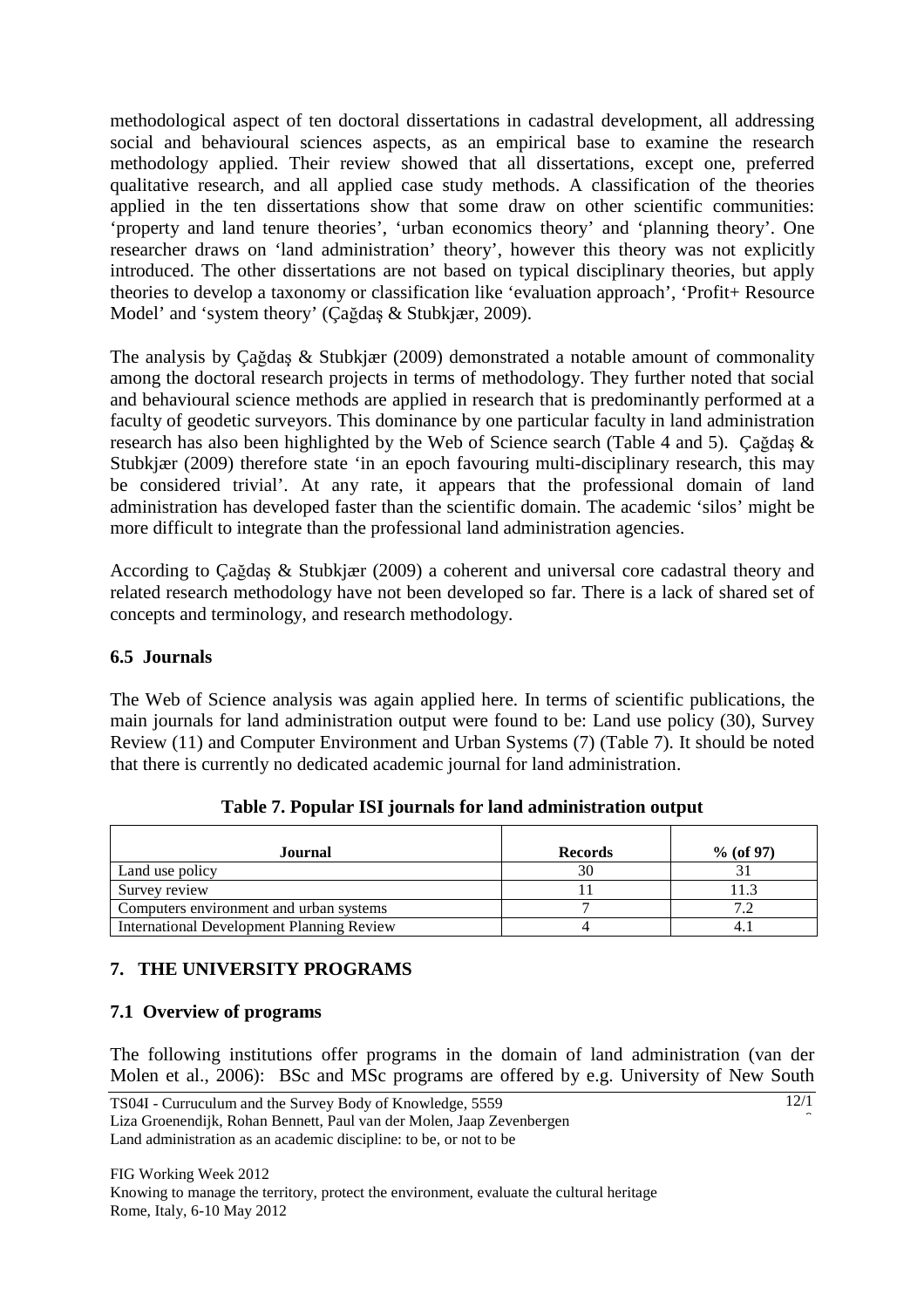Wales (School of Geomatics Engineering), the Royal University of Agriculture in Phnom Penh, the University of Technology of Malaysia, the University of Munich (Institute of Geodesy, GIS and Land Management ), the University of Lund (Department Technology and Society), the Royal Institute of Technology Stockholm (KTH). Short courses and single modules are e.g. offered by the University of Florida (Department Civil and Coastal Engineering), the University of Melbourne (Centre for Spatial Data Infrastructures and Land Administration), RMIT Melbourne, the Delft University of Technology (Department Technology, Policy and Management), University College London (Department Geomatics Engineering), Olds University College Alberta Canada, Lincoln Institute of Land Policy, Cambridge US, University of Toulouse, the University of Wisconsin, Land Tenure Centre, University of Aalborg Denmark (Division of Geomatics), Swedesurvey Gävle Sweden. Since this overview was published, many other universities embarked on programs in the domain of land administration and an update of this list would be welcomed. It should further be noted that the scope of this overview is highly limited to Anglo-Saxon programs and the developed countries.

The need for academic education in land administration is particularly urgent in developing countries and countries in transition (van der Molen, 2001). In the framework of capacity building new programs and curricula for BSc and MSc programs are being developed everywhere in the developing world. In 2006 the UNU School for Land Administration Studies was established. In the framework of the United Nations University, the Faculty of Geo-information Science and Earth Observation (ITC) and the Cadastre, Land Registry and Mapping Agency (Kadaster) both in the Netherlands, joined their forces to become the provider of knowledge in land administration to complement the UN mission.

The multi-facetted nature of the land administration field requires special skills from the course and curriculum developers. The faculties engaged in academic research tend to be those offering academic education. These are, as shown in this overview, geodesy, geomatics, geo-informatics or engineering faculties. In summary, land administration academic education is heavily influenced by one academic discipline, with its own way of thinking, terminology, culture and professional norms.

## **7.2 Textbooks**

Two major publications give an overview of the land administration domain: Land Administration by Dale and McLaughlin (1999) and Land administration for sustainable development by Williamson, Enemark, Wallace and Rajabifard (2010). Both books offer a rich source of fundamental land administration information to be used in graduate education as introductory textbooks. Not surprisingly, the names of the authors of the textbooks can be found back in the list of main scholars in land administration (see 6.1).

## **8. CONCLUSIONS**

This paper has examined the status of land administration as an academic discipline. The lack of agreement amongst scholars about the directions of land administration was first discussed. Following this, a set of indicators for validating areas of study as academic disciplines was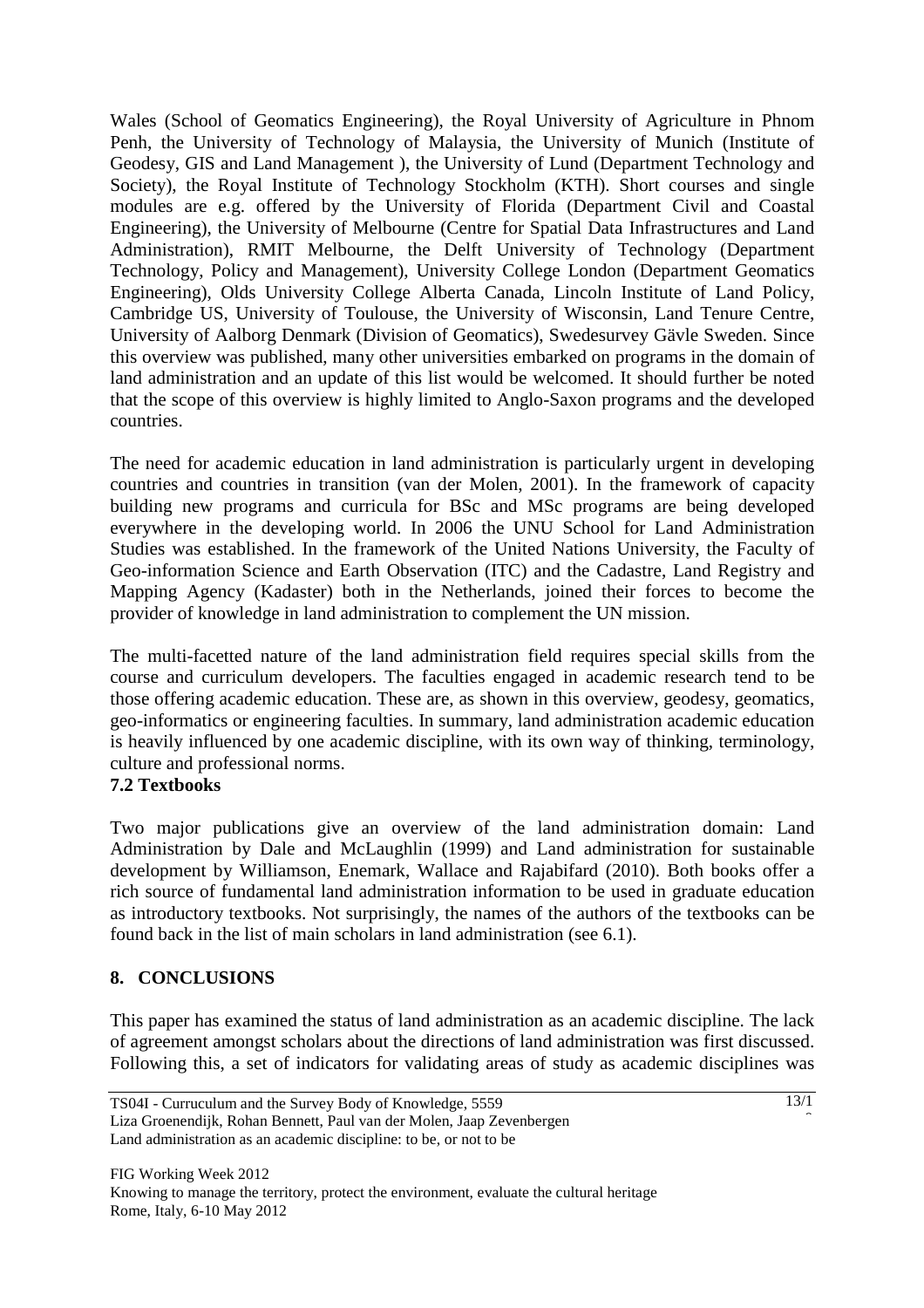described. The approach was applied to the domain of land administration. Table 8 summarizes the results.

In summary, at best, land administration represents a discipline still in formation. Alternatively, it can be considered an emerging area of interdisciplinary study, however, it must be stated that it is still primarily based in the traditional areas of land registration (land lawyers) and cadastre (geodesists/surveyors). Technical universities are responsible for research and academic education in land administration, with dominance of few universities and research groups. The above conclusions calls for a worldwide and interdisciplinary scientific community to come up with a shared vision, develop a land administration theory and propose procedures and accepted methods of inquiry.

| <b>Criterion</b>                  | <b>Status</b>      | <b>Criterion</b>                                | <b>Status</b>          |
|-----------------------------------|--------------------|-------------------------------------------------|------------------------|
|                                   |                    |                                                 |                        |
| A formal definition               | <b>Yes</b>         | Both academic and professional associations     | Yes                    |
|                                   |                    |                                                 |                        |
| Common knowledge base             | No/                | Journals and recurring conferences              | $\overline{\bf N_0}$ / |
|                                   | <b>Partial</b>     |                                                 | <b>Partial</b>         |
| Unique cluster of research        | $\overline{N_0}$ / | Researcher self-identification with the         | <b>Partial</b>         |
| problems                          | <b>Partial</b>     | discipline                                      |                        |
| Unifying theories                 | N <sub>0</sub>     | Icons, visible/leading scholars                 | <b>Partial</b>         |
|                                   |                    |                                                 |                        |
| Procedures and methods of         | No                 | Textbooks                                       | Yes                    |
| inquiry                           |                    |                                                 |                        |
| Shared vision                     | No                 | Expressed allegiance via artifacts and accepted | <b>Partial</b>         |
|                                   |                    | rules                                           |                        |
| Structural elements on university | <b>Yes</b>         | Terminology/discipline specific lingo           | <b>Partial</b>         |
| level                             |                    |                                                 |                        |
| Graduate programs and students    | Yes                | Strong interaction between academic discipline  | Yes                    |
|                                   |                    | and the field of practice                       |                        |
| A worldwide researcher            | N <sub>0</sub>     |                                                 |                        |
| community                         |                    |                                                 |                        |

**Table 8. Summary of evaluation** 

However, further work could be undertaken to improve validation of the results provided here. In particular, a more robust analysis of other forms of literature (i.e. non-ISI, non-English) appears necessary. An up-to-date and global inventory of university programs in land administration is recommended. Meanwhile, more pressing work should involve developing mechanisms for academia to develop to levels commensurate to land administration practice. Those in academia must continue to develop collaboratively to overcome the areas of weakness. In particular, stronger global coverage and link with developing countries appear necessary. In doing so, the utility of land administration in assisting with the delivery of broader societal goals will be enhanced.

## **REFERENCES**

Agunbiade, M. E., Rajabifard, A., & Bennett, R. M. (2011). Land administration for housing production : dirvers, concepts and analytical tools. *In: FIG working week 2011 : bridging the gap between cultures : technical programme and proceedings,* 

9

FIG Working Week 2012 Knowing to manage the territory, protect the environment, evaluate the cultural heritage Rome, Italy, 6-10 May 2012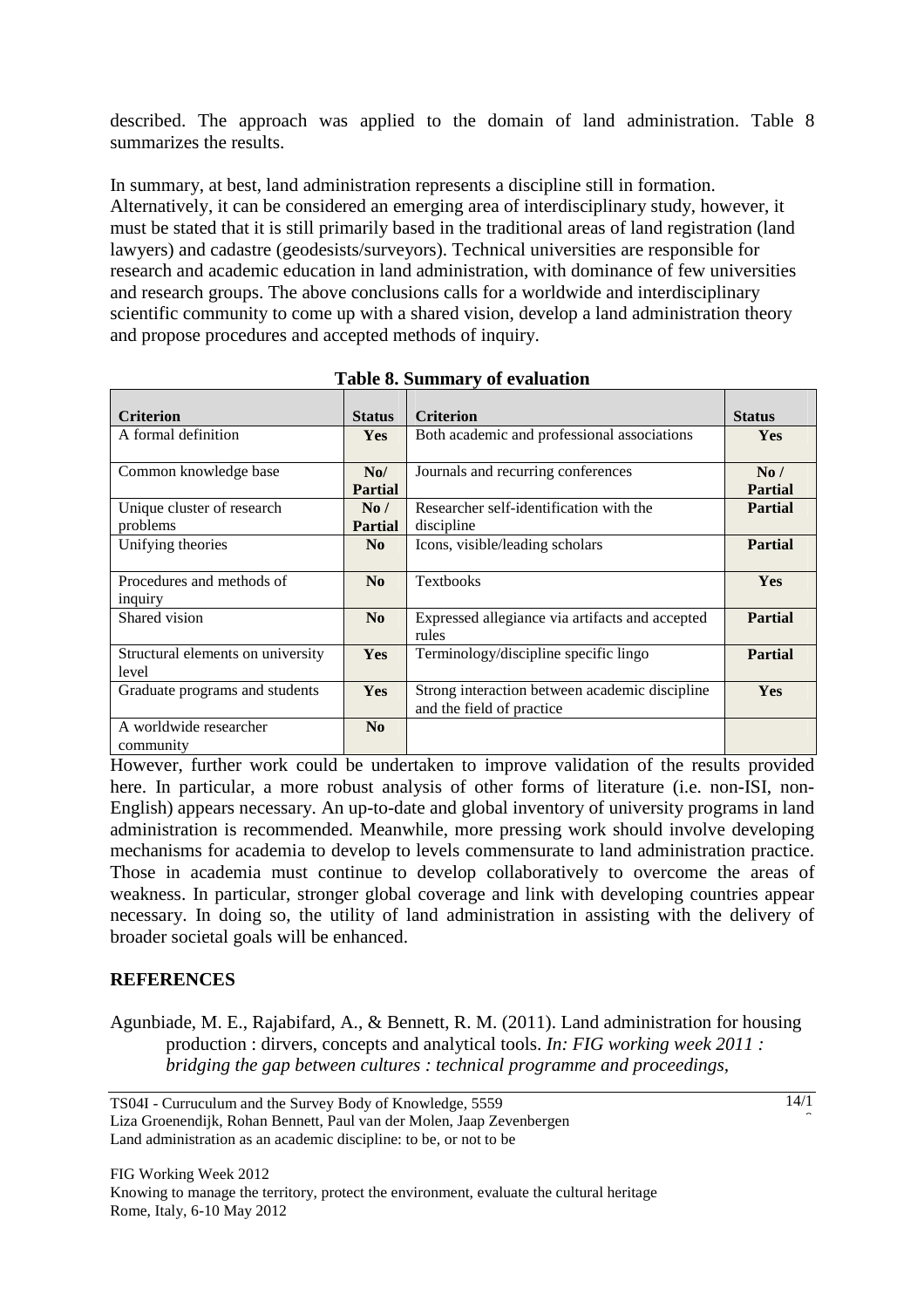*Marrakech, Morocco, 18-22 May 2011. 16 p.* 

- Augustinus, C., Lemmen, C. H. J., & van Oosterom, P. J. M. (2006). Social tenure domain model requirements from the perspective of pro - poor land management. *In: Proceeding of the 5th FIG regional conference for Africa : promoting land administration and good governance, 8-11 March 2006, Accra, Ghana. 52 p.*
- Bennett, R., Wallace, J., & Williamson, I. (2008a). Organising land information for sustainable land administration. *Land Use Policy, 25*(1), 126-138.
- Bennett, R., Wallace, J., & Williamson, I. P. (2008b). A toolbox for mapping and managing new interests over land. [Article]. *Survey Review, 40*(307), 43-53.
- Çağdaş, V., & Stubkjær, E. (2009). Doctoral research on cadastral development. *Land Use Policy, 26*(4), 869-889.
- Cotula, L., Vermeulen, S., Mathieu, P., & Toulmin, C. (2011). Agricultural investment and international land deals: evidence from a multi-country study in Africa *Food Security, 3*(Supplement 1), 99-113.
- Dale, P. F., & McLaughlin, J. D. (1988). *Land information management*. Oxford: Oxford University Press.
- Dale, P. F., & McLaughlin, J. D. (1999). *Land administration*. Oxford: Oxford University Press.
- De Soto, H. (1990). *The other path : the invisible revolution in the third world*. New York etc.: Harper and Row.
- De Soto, H. (2003). *Mystery of capital : why capitalism triumphs in the west and fails everywhere else*. New York: Basic Books.
- Deininger, K. (2003) Land policies for growth and poverty reduction. *World Bank Policy Research Report* (pp. 239). Washington D.C. : Oxford University Press.
- Deininger, K., Augustinus, C., Enemark, S., & Munro-faure, P. (2010). *Innovations in Land Rights Recognition, Administration, and Governance*. Washington, D.C.: World Bank.
- Deininger, K., Selod, H., & Burns, A. (2011). *The Land Governance Assessment Framework: identifying and monitoring good practice in the land sector*: World Bank.
- Dekker, H. A. L. (2001). *New property regime in Kyrgyzstan : an investigation into the links between land reform, food security, and economic development.* University of Amsterdam, Amsterdam.
- Enemark, S. (2002). Innovation in Surveying Education. *Global Journal of Engeneering Education, 6*(2), 153-160.
- Enemark, S. (2006). *The Land Management Perspective Building the Capacity.* Paper presented at the Lustrum Conference Spatial Information for Civil Society. Land Administration - The Path towards Tenure Security, Poverty Alleviation and Sustainable Development, 14 - 16 December 2005, ITC, Enschede, The Netherlands.
- Enemark, S. (2010). Land Governance: Responding to Climate Change, Natural Disasters, and the Millennium Development Goals. *Surveying and Land Information Science, 70*(4), 197-209.
- Enemark, S., McLaren, R., & van der Molen, P. (2010). *Land governance in support of the millennium development goals : a new agenda for land professionals : FIG, World Bank conference, 9-10 March 2009, Washington D.C., USA* (Vol. 45). Copenhagen: International Federation of Surveyors (FIG).

TS04I - Curruculum and the Survey Body of Knowledge, 5559 Liza Groenendijk, Rohan Bennett, Paul van der Molen, Jaap Zevenbergen Land administration as an academic discipline: to be, or not to be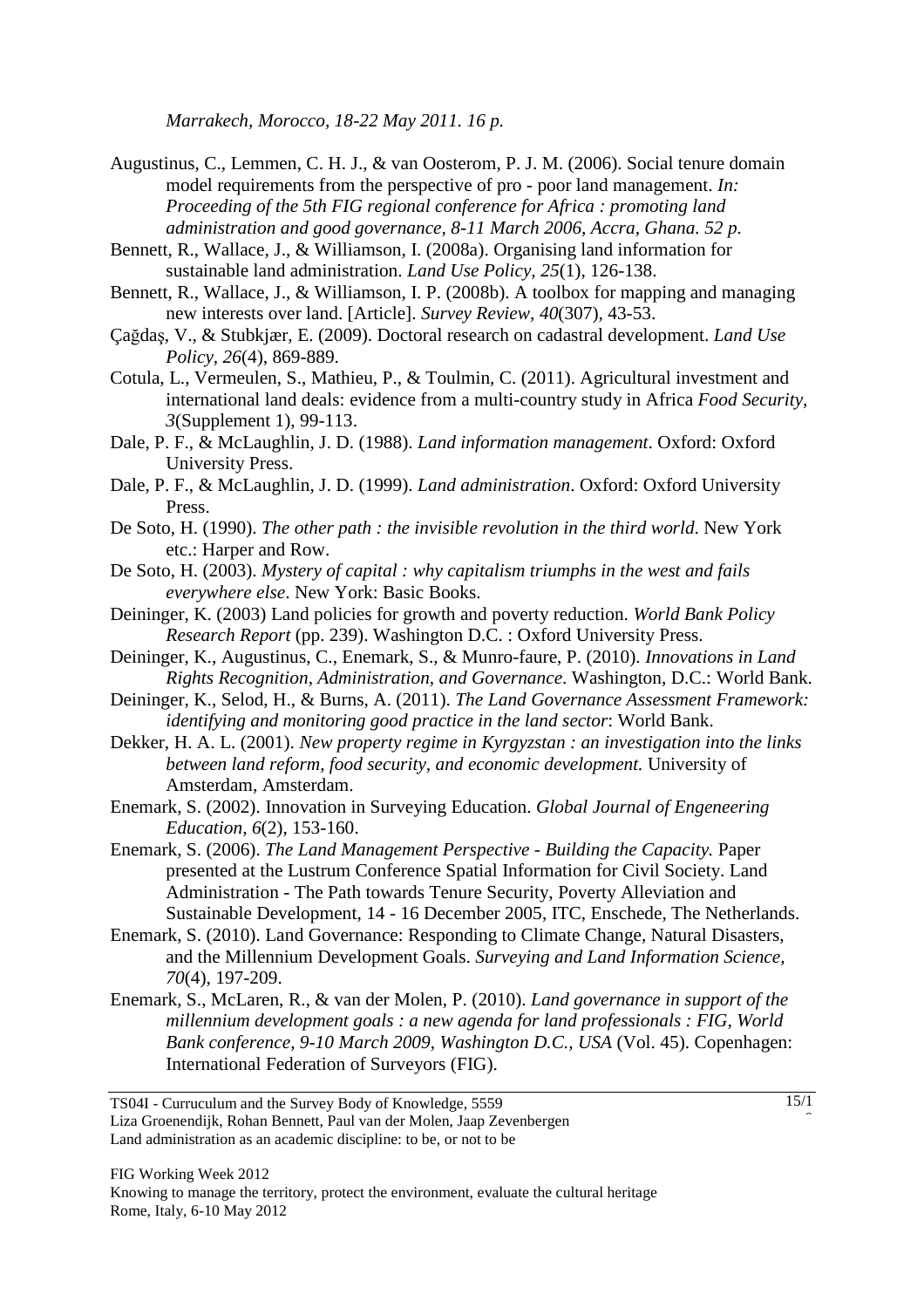- Enemark, S., & Williamson, I. (2004). Capacity building in land administration a conceptual approach. *Survey Review, 37*(294), 639 - 650.
- Enemark, S., williamson, I., & J.Wallace. (2005). Building modern land administration systems in developed countries. *Journal of Spatial Sciences, 50*(2), 51 - 68.
- FAO. (2002) Land tenure and rural development. *Vol. 3. Land Tenure Studies*. Rome.
- FIG. (1995) The FIG Statement on the Cadastre, Publication No 11. .
- FIG. (1999). *The Bathurst Declaration on Land Administration for Sustainable Development. FIG Publication No 21*. Copenhagen.
- Fourie, C. (1998). The role of local land administrators: an African perspective. [Article]. *Land Use Policy, 15*(1), 55-66.
- Fourie, C., Van der Molen, P., & Groot, R. (2002). Land management, land administration and geospatial data: exploring the conceptual linkages in the developing world. *Geomatica, 56*(4), 351 - 361.
- GLTN. (2009). *Gendering land tools. Achieving secure tenure for women and men*: UN Habitat.
- Kaufmann, J., & Steudler, D. (1998). *Cadastre 2014. A vision for a future cadastral system*: FIG.
- Larsson, G. (1991). *Land registration and cadastral systems : tools for land information and management*. New York: Longman Scientific & Technical.
- Lemmen, C. H. J., Augustinus, C., & van Oosterom, P. J. M. (2009). social tenure domain model. *JournalGIM international : the global magazine for geomatics, 23*(10), 3 p.
- Mitchell, D., & Zevenbergen, J. A. (2011). Toward land administration systems to support climate change mitigation payments. *TheJournalland tenure journal*(2), 57-79.
- Mitchell, D., Zevenbergen, J. A., Lemmen, C. H. J., & van der Molen, P. (2011). Land administration options for projects involving payments for carbon sequestration. *In: FIG working week 2011 : bridging the gap between cultures : technical programme and proceedings, Marrakech, Morocco, 18-22 May 2011. 18 p.*
- Ostrom, E. (2008). *Governing the commons : the evolution of institutions for collective action*. Cambridge: Cambridge University Press.
- Rajabifard, A., Crompvoets, J., Kalantari, M., & Kok, B. (2010). *Spatially enabling society : research, emerging trends and critical assessment*. Leuven: Leuven University Press.
- Rajabifard, A., Williamson, I., Steudler, D., Binns, A., & King, M. (2007). Assessing the worldwide comparison of cadastral systems. [Article]. *Land Use Policy, 24*(1), 275- 288.
- Repko, A. F. (2008). *Interdisciplinary Research: process and theory*. Los Angeles: Sage.
- Scholl, H. J. (2008). Discipline or Interdisciplinary Study Domain? Challenges and Promises in Electronic Government Research (Vol. 17, pp. 21-41): Springer US.
- Stoter, J. E. (2004). *3D Cadastre : also as e-book.* Nederlandse Commissie voor Geodesie (NCG), Delft.
- Stoter, J. E., Goos, J., Klooster, R., Reuvers, M., Verbree, E., Vestjens, G., et al. (2011). *3D pilot : managementsamenvatting : impressie van een jaar samenwerken : e-book* (Vol. 51). Delft: Nederlandse Commissie voor Geodesie (NCG).
- Tuladhar, A. M., Bogaerts, M. J. M., & van der Molen, P. (2004). *Parcel based geo information system : concepts and guidelines.* ITC, Enschede.

TS04I - Curruculum and the Survey Body of Knowledge, 5559 Liza Groenendijk, Rohan Bennett, Paul van der Molen, Jaap Zevenbergen Land administration as an academic discipline: to be, or not to be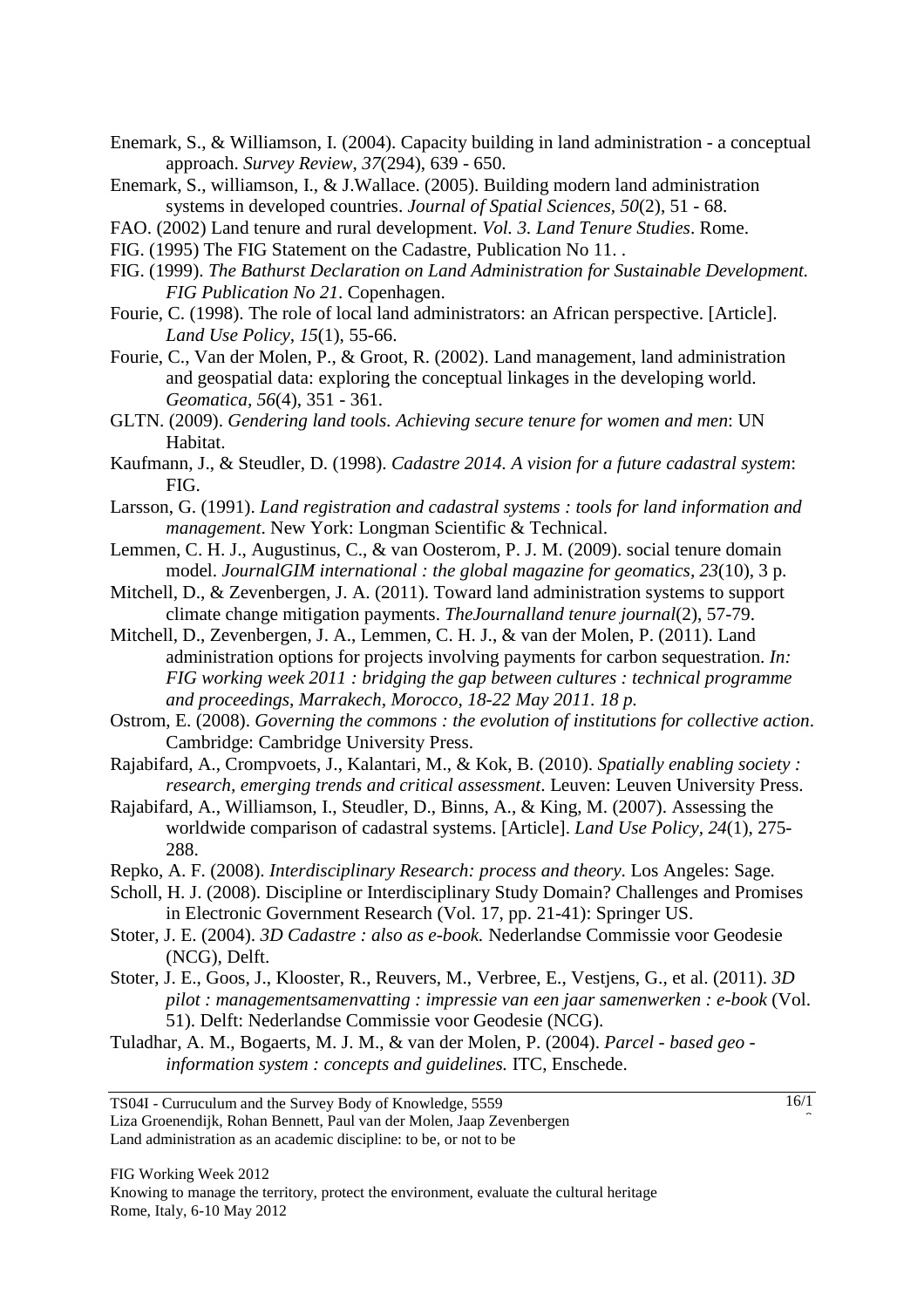- UNECE. (1996). *Land administration guidelines : with special reference to countries in transition*. Geneva: United Nations (UN).
- UNECE. (2005). *Land administration in the UNECE Region. Development trends and main principles.* New York and Geneva: United Nations.
- van der Molen, P. (2001). *Cadastres revisited : the promised land of land administration : inaugural address by Paul van der Molen, ITC, April 26, 2001*. Enschede, The Netherlands: ITC.
- van der Molen, P. (2001). *Cadastres revisited : the promised land of land administration : inaugural address by Paul van der Molen, ITC, April 26, 2001 Enschede*. Enschede: ITC.
- van der Molen, P. (2007). E government and e land administration in order to spatially enable a society - as an example : The Netherlands. *In: Towards a spatially enabled society / ed. by A. Rajabifard. Melbourne : The University of Melbourne, Department of Geomatics, The Centre for Spatial Data Infrastructures and Land Administration, 2007. ISBN 978-0-7325-1620-8 pp. 43-58*.
- van der Molen, P. (2010). Cadastres and climate change. *Geoinformatics*(March 2010), 34-39.
- van der Molen, P., & Tuladhar, A. M. (2007). Transparency in land administration : corruption is everywhere. *JournalGeoInformatics : magazine for surveying, mapping and GIS professionals, 10*(4), 12-15.
- van der Molen, P., Tuladhar, A. M., de Meijere, J. C., Morales, J. M., Lemmen, C. H. J., Loran, T. M., et al. (2006). *New : a school for land administration studies.* Paper presented at the Shaping the change XXIII FIG Congress Munich, Germany, October 8-13, 2006.
- Williamson, I., Enemark, S., Wallace, J., & Rajabifard, A. (2010). *Land administration for sustainable development*. Redlands, California: ESRI.
- Williamson, I., Rajabifard, A., & Feeney, M. E. F. (2003). *Developing spatial data infrastructures : from concept to reality*. London etc.: Taylor & Francis.
- Williamson, I., Rajabifard, A., Wallace, J., & Bennett, R. M. (2011). Spatially enabled society. *In: FIG working week 2011 : bridging the gap between cultures : technical programme and proceedings, Marrakech, Morocco, 18-22 May 2011. 11 p.*
- Zevenbergen, J. A. (2002). *Systems of land registration: aspects and effects*. Delft: Netherlands Geodetic Commission.
- Zevenbergen, J. A. (2009). *Land administration : to see the change from day to day : inaugural address, 22 April 2009, ITC, Enschede, The Netherlands* (Inaugural address).
- Zevenbergen, J. A. (2011). *A pro-poor land recordation system; towards a design.*: UN Habitat.
- Zoomers, A. (2010). Globalisation and the foreignisation of space: seven processes driving the current global land grab. *Journal of Peasant Studies, 37*(2), 429-447.

#### **ACKNOWLEDGEMENTS**

The authors would like to acknowledge the support of their colleagues at the UNU School of Land Administration Studies, ITC, The University of Twente. The comments received by two peer-reviewers was very appreciated and incorporated as much as possible in the text. **BIOGRAPHICAL NOTES** 

TS04I - Curruculum and the Survey Body of Knowledge, 5559 Liza Groenendijk, Rohan Bennett, Paul van der Molen, Jaap Zevenbergen Land administration as an academic discipline: to be, or not to be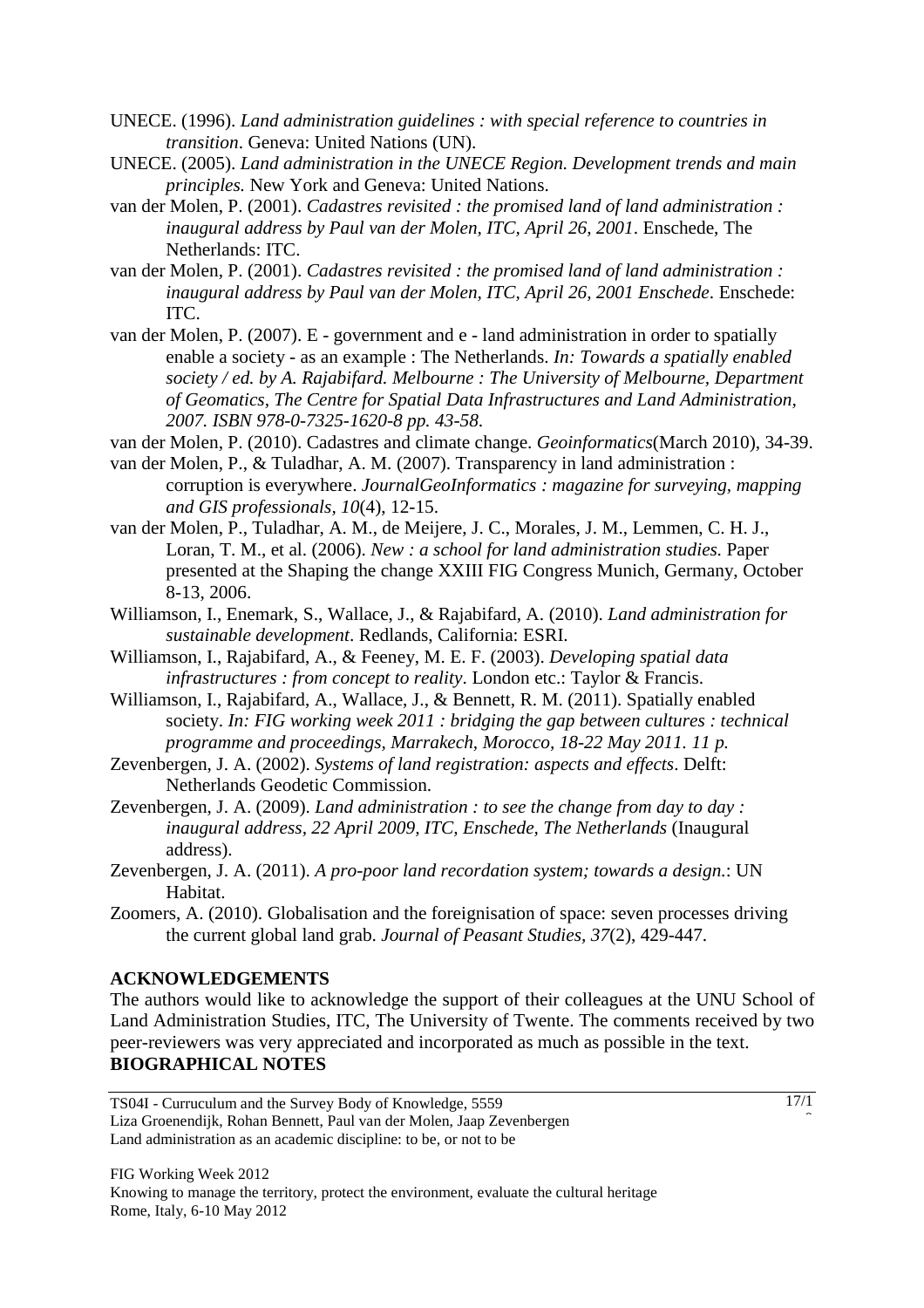**Liza Groenendijk** is lecturer at the UNU School for Land Administration Studies, of the Faculty of Geo-information Science and Earth Observation (ITC) of the University of Twente, Enschede, The Netherlands. She holds a degree in Tropical Forestry from Wageningen University, The Netherlands. She is currently working on her PhD research concerning student's professional knowledge in land administration academic education. Since October 2006 she is a member of FIG Commission 2. Professional Education.

**Rohan Bennett** is an assistant professor in Land Administration at the Faculty of Geo-Information Science and Earth Observation (ITC) of the University of Twente. His work focused on the nature, design, and management of property rights, restrictions, and responsibilities. Prior to this, Rohan worked as an engineering and cadastral surveying assistant around Melbourne and regional Victoria. He holds bachelors degrees in Geomatic Engineering and Information Systems from The University of Melbourne.

**Paul van der Molen** holds a chair in Land Administration and Cadastre at the Faculty of Geo-information Science and Earth Observation at Twente University, Enschede, The Netherlands. He is director of the FIG International Bureau of Land Records and Cadastre OICRF. He is a former chairman of FIG Commission 7 on Cadastre and Land Management and former FIG Vice President. He is the former director of Kadaster International, the International Department of the Dutch Cadastre, Land Registry and Mapping Agency. He was the first director of the UNU School of Land Administration Studies.

**Jaap Zevenbergen** is professor in land administration systems at at the Faculty of Geo-Information Science and Earth Observation (ITC) of the University of Twente, Enschede, The Netherlands. Since November 2011 he is director of the UNU School of Land administration Studies. He holds Master degrees in geodetic engineering and law and defended his PhD on systems of land registration in 2002. He is a co-chair of Commission 7 Working Group 2 (with David Mitchell).

#### **CONTACTS**

Liza Groenendijk UNU School of Land Administration Studies ITC, The University of Twente Enschede 7500 AE The Netherlands Tel. +31 (0)53 4874 528 Fax +31 (0)53 4874 575 Email: groenendijk@itc.nl Web site: http://www.itc.nl/about\_itc/resumes/ groenendijk.aspx

Rohan Bennett UNU School of Land Administration Studies ITC, The University of Twente

TS04I - Curruculum and the Survey Body of Knowledge, 5559 Liza Groenendijk, Rohan Bennett, Paul van der Molen, Jaap Zevenbergen Land administration as an academic discipline: to be, or not to be

FIG Working Week 2012 Knowing to manage the territory, protect the environment, evaluate the cultural heritage Rome, Italy, 6-10 May 2012

18/1 9